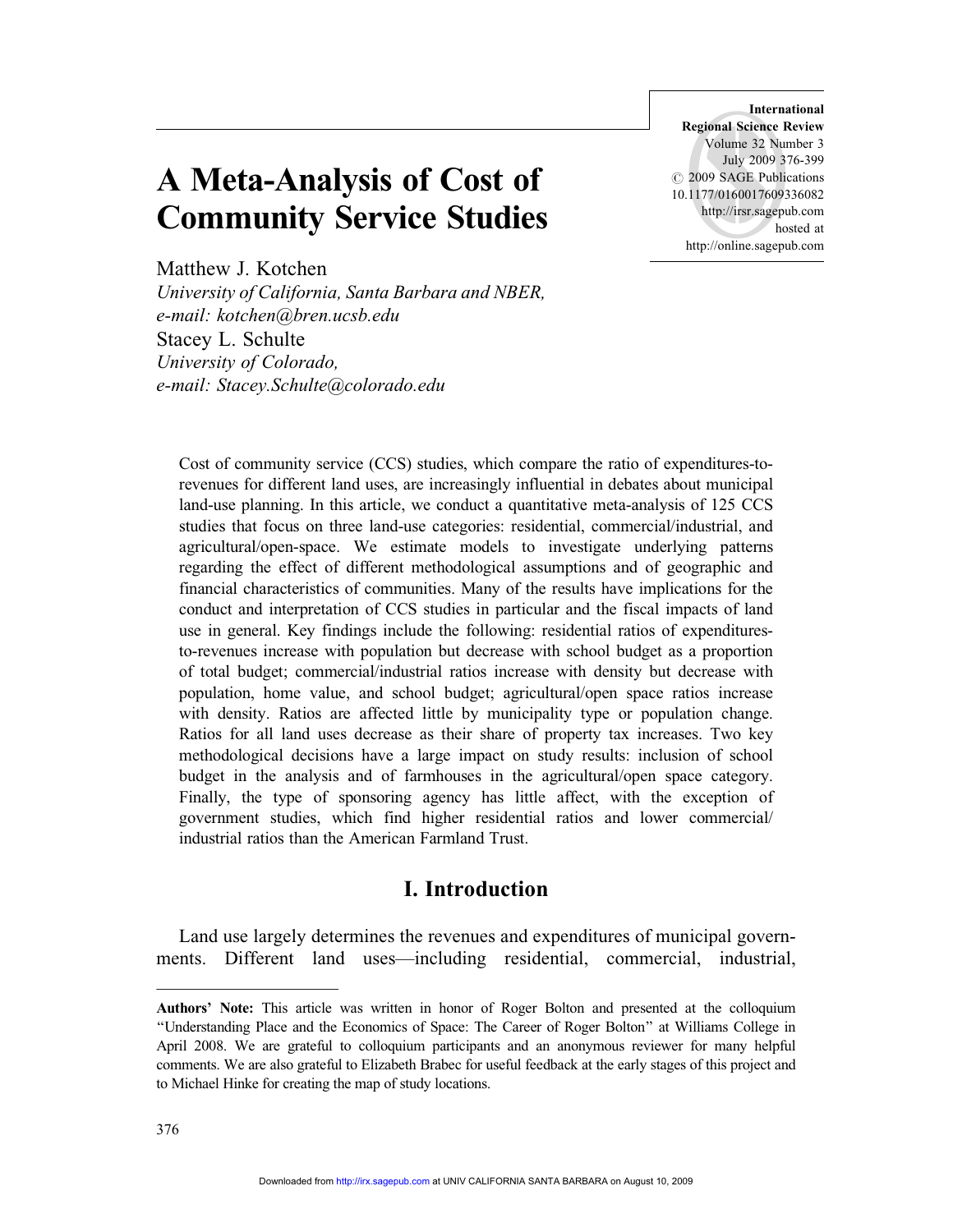agricultural, and open space—generate different amounts of revenue because they are taxed at different rates and are responsible for different amounts of intergovernmental aid. They also demand different expenditures for municipal services ranging from public education, police protection, roads, and other forms of infrastructure. When land uses change, therefore, the balance of municipal revenues and expenditures changes as well. Recognizing these relationships, municipalities, planners and land-use advocates are becoming increasingly concerned with the long-term financial implications of land-use decisions.

Cost of Community Service (CCS) studies are a well-known methodology for estimating the fiscal impact of different land uses within a municipality. Local governments, land-use planners, and advocacy groups frequently use CCS studies to quantify the fiscal costs and benefits of existing land uses. The studies are also used, albeit with some controversy, as an indicator of how land-use change is likely to affect municipal budgets. The American Farmland Trust (AFT) first developed the CCS methodology in the mid-1980s, following two seminal publications, The Fiscal Impact Handbook (Burchell and Listokin 1978) and Cost of Sprawl (Real Estate Research Corporation 1974), which demonstrate the importance of cost-effectiveness for land-use planning.

The basic methodology of CCS studies is to first partition land uses into three classes: residential, commercial/industrial, and agricultural/open-space. Expenditures and revenues from the municipal budget are then allocated to the three different land-use categories. Although the specific methodology for fiscal allocations differs among CCS studies, the final result is always a ratio of expenditures over revenues for each of the three land uses. For example, a residential ratio of 1.2 means that for every U.S.\$1.00 of revenue raised from residential land uses, U.S.\$1.20 of expenditures is spent on residential land uses. Studies then report a separate ratio for residential, commercial/industrial, and agricultural/open-space land uses.

A general finding of CCS studies is that commercial/industrial and agricultural/ open-space ratios are less than one while residential ratios are greater than one. This is often interpreted to mean that commercial/industrial and agricultural/open-space land uses ''pay their own way'' while residential land uses do not. AFT and other land conservation advocates use these ratios to argue against the common perception that further residential development will decrease the property tax burden for current residents. The results are also used to argue that open lands provide fiscal benefits and that current use valuation, rather than potential development value, is justified for tax purposes.

One reason for the popularity of CCS studies is the relative ease of conducting them and understanding the results, but their simplicity also exposes them to criticism and calls for caution with interpretation. The main concerns are the following: partitioning land uses into only three classes obscures potentially important variation within a given class (Crompton 2000; Deller 2002). CCS studies measure demand for services rather than benefits, which often include public goods for the greater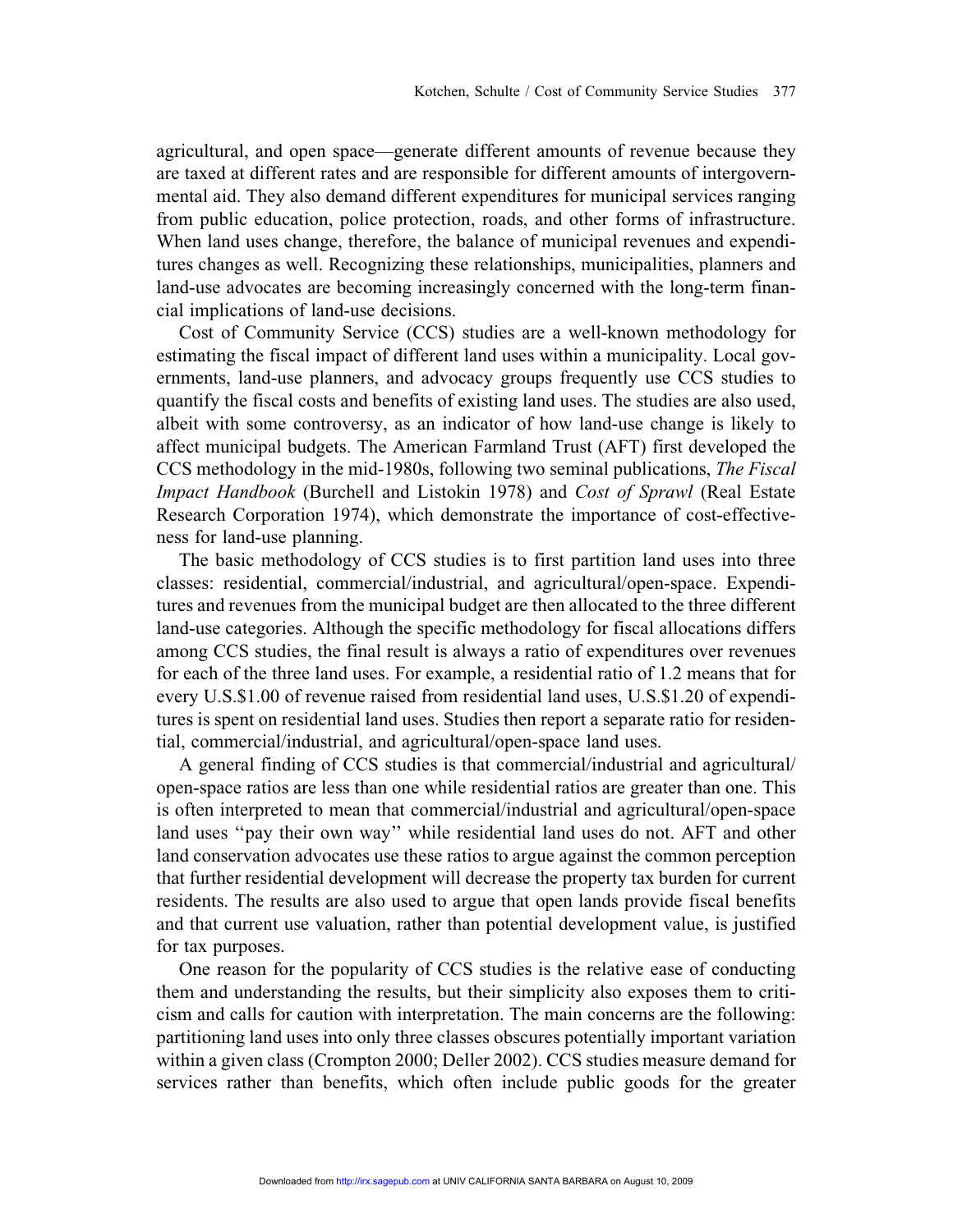community, and land-use decisions should account for public benefits (Kelsey 1996; Deller 1999). The use of ratios does not reflect the magnitudes of surplus or deficit for a given land use (Kelsey 1996; Deller 1999). The fact that CCS studies are based on average expenditures, and revenues is problematic because understanding the impacts of land-use change requires information about marginal costs and benefits (Deller 1999; Staley 1999; Crompton 2000).

Despite these concerns, CCS studies have become increasingly popular and influential in debates about municipal land-use decision making. CCS studies are frequently cited in land-use planning documents, government reports, academic research, and advocacy materials. Although in the past, land-use debates have focused on social, aesthetic, environmental, and legal concerns, CCS studied have promoted greater emphasis on economic considerations. The increased emphasis on economic arguments through CCS studies has been particularly apparent among supporters of open-space/farmland conservation and in efforts to limit urban sprawl.

Although CCS studies often frame municipal land-use debates, the results of these studies have not been rigorously evaluated to determine the factors that contribute to differing results. How important are different methodological assumptions? In what ways do the geographic and financial characteristics of a community affect CCS ratios? Are there general insights that can be learned from CCS studies about local public finance? In order to answer these questions, we conduct a meta-analysis of existing CCS studies. We structure the methodology according to standard protocol for conducting quantitative meta-analysis. According to Stanley (2001), the method involves five fundamental steps: (1) include all relevant studies, (2) choose a summary statistic and reduce the evidence to a common metric, (3) choose explanatory variables that are thought to be consequential, (4) conduct a meta-regression analysis, and (5) subject the meta-regression analysis to specification testing.

Our final dataset consists of 125 studies that took place in communities across the United States. Using the studies themselves, along with U.S. Census data, we create explanatory variables for different methodological assumptions, geographic characteristics of each study area, and financial details of the local community. One contribution of the article, therefore, is simply the collection of CCS studies. We report citation information for all studies included in the analysis, and the simple descriptive statistics provide a general sense of patterns within the CCS literature. The meta-analysis is then based on a system of multivariate regression equations to examine how the different variables affect the expenditure-to-revenue ratios within each land-use class. The meta-analysis takes advantage of information among all studies to investigate underlying patterns regarding the effect of methodological assumptions, as well as the geographic and financial characteristics of communities.

The remainder of the article is organized as follows. In the next section, we describe our data collection and preparation. Section III reports the details of the meta-regression analysis, namely our approach for estimating a system of seemingly unrelated regression (SUR) equations. Section IV reports the results. Section V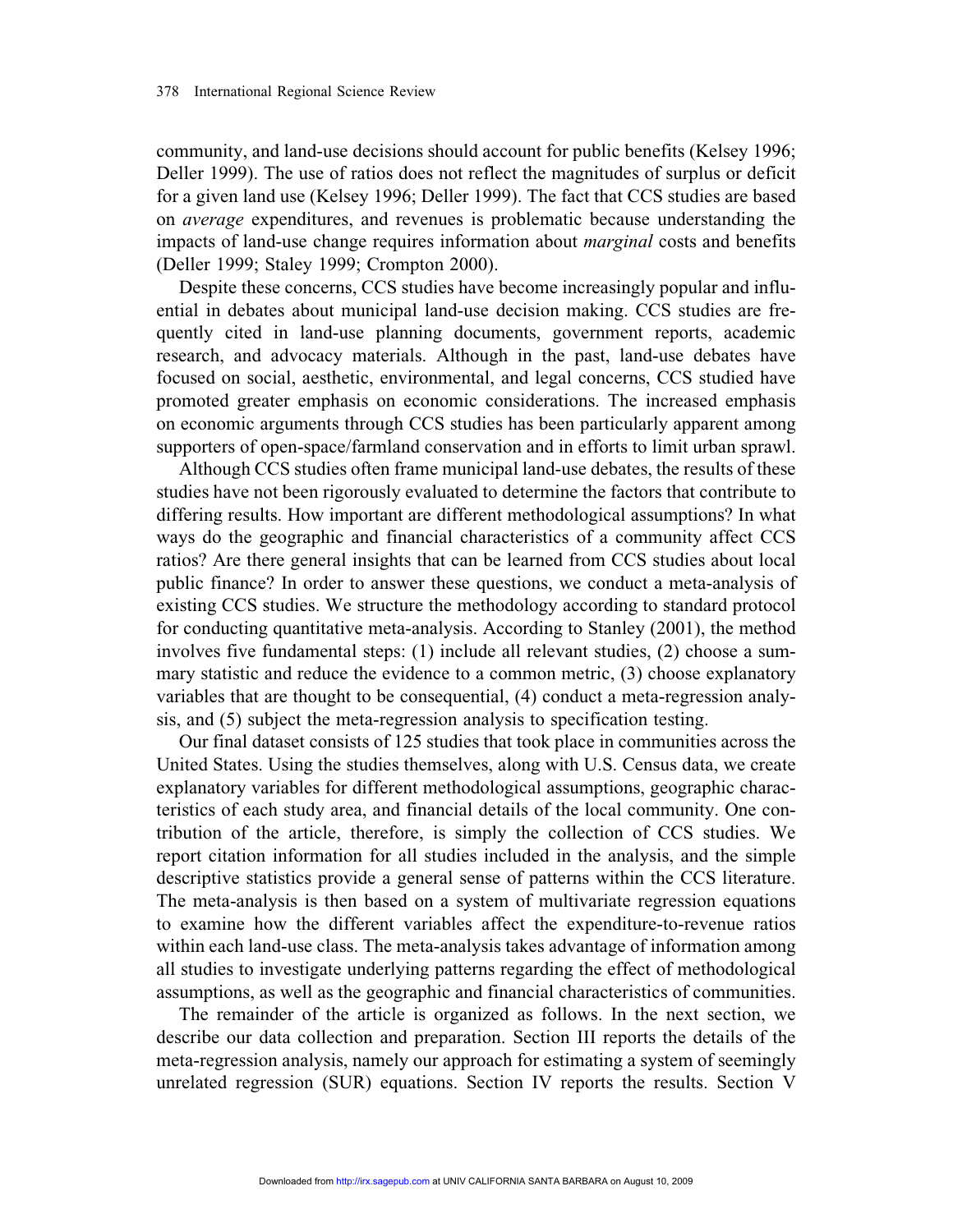concludes with a discussion of the main results and their implications for the conduct of CCS studies in particular and the fiscal implications of land use in general.

### II. Data Collection and Preparation

We attempted to compile all CCS studies that were conducted through 2007. We searched for studies using AFT references, citations in journal articles and CCS reports, references from CCS study authors, technical reports, and Web searches. We identified CCS studies for 168 different locations. The report for forty-three of these locations could not be obtained or did not include sufficient data. Hence, the final dataset used in our analysis consists of 125 observations. The Appendix Table includes a list of all 125 CCS locations with a complete citation for each.

The studies show variation in location and results. Figure 1 shows the geographic distribution of studies across the United States. The vast majority of studies take place in the northeast and the mountain west, with fewer in the mid-west and mid-Atlantic regions. The figure also shows the corresponding level of governance for each study, which we discuss below. Figure 2 shows the frequency distributions of the CCS ratios for each of the three land-use categories. Consistent with the general perception that comes from these studies, we find that nearly all residential ratios exceed one, meaning that residential expenditures exceed revenues. One residential ratio, an outlier at 3.25 for Broadwater County in Montana, is not included in figure 2 or any of the subsequent analysis. Also consistent with expectation is the finding that the vast majority of commercial/industrial and agricultural/open-space ratios are less than one, meaning that expenditures for these land uses are less than revenues. Within all three land-use categories, the ratios indicate substantial variation. In what follows, we aim to identify variables that explain the variation in results among studies.

We collected data from the CCS studies themselves and the U.S. Census to create variables is three broad categories: geographic, methodological, and financial. Table 1 lists and defines all variables. Among the geographic variables, we categorize studies based on the corresponding level of governance: city, county, and township level. Figure 1 shows the geographic distribution of studies that take place at each level of governance. We do not create variables for geographic location, such as census regions, because they are highly correlated with the variables on level of municipal governance. When creating the variable for county-level governance, we also distinguish between studies that exclude subset municipal finances (countyonly) and studies that include them (countyall). Other geographic variables include population, population growth, total land area, and population density.

The methodological variables include categories for different types of sponsoring organizations, including the AFT, other nongovernmental organizations, government agencies, and academic institutions. We create dummy variables for several other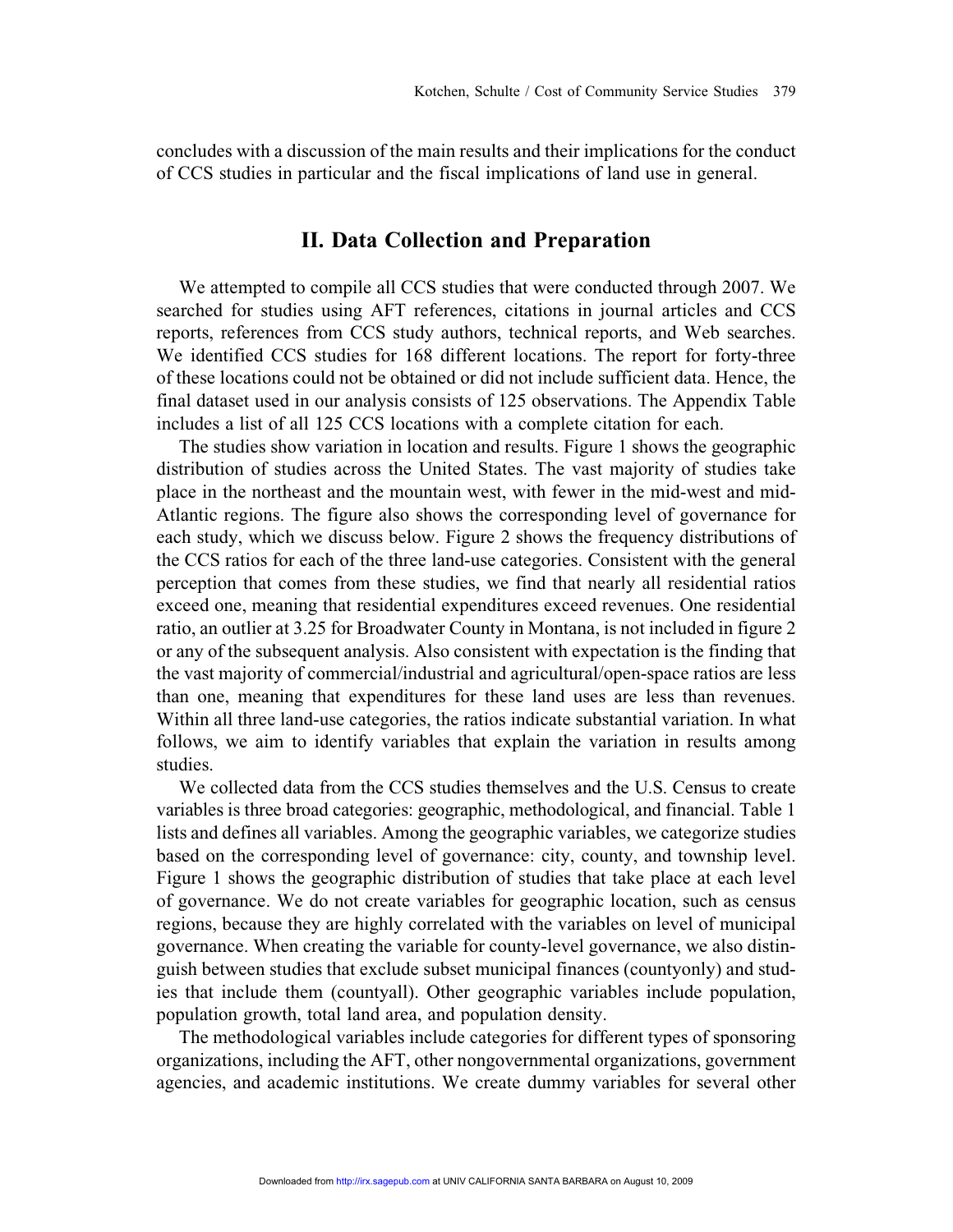

Figure 1 Geographic Distribution of Cost of Community Service Studies and Corresponding Level of Governance

methodological choices as well: whether the school budget is included in the analysis, whether the financial allocations come from only normal operating budgets, whether agricultural residences are included in the agricultural/open-space category rather than the residential category, whether researchers conduct interviews with government officials to help allocate budget items, and whether researchers use standard fallback percentages (based on proportional property tax revenues) to allocate expenditures not directly tied to a particular land use.

The financial variables include municipal expenditures, revenues, surplus, expenditures per capita, and median home value. These are all reported in year 2000 dollars. We also create a variable for school expenditures as a proportion of total expenditures, where the variable is coded as zero if the study did not take account of the school budget. The final three variables are property taxes for each of the three land-use categories as a proportion of total property taxes.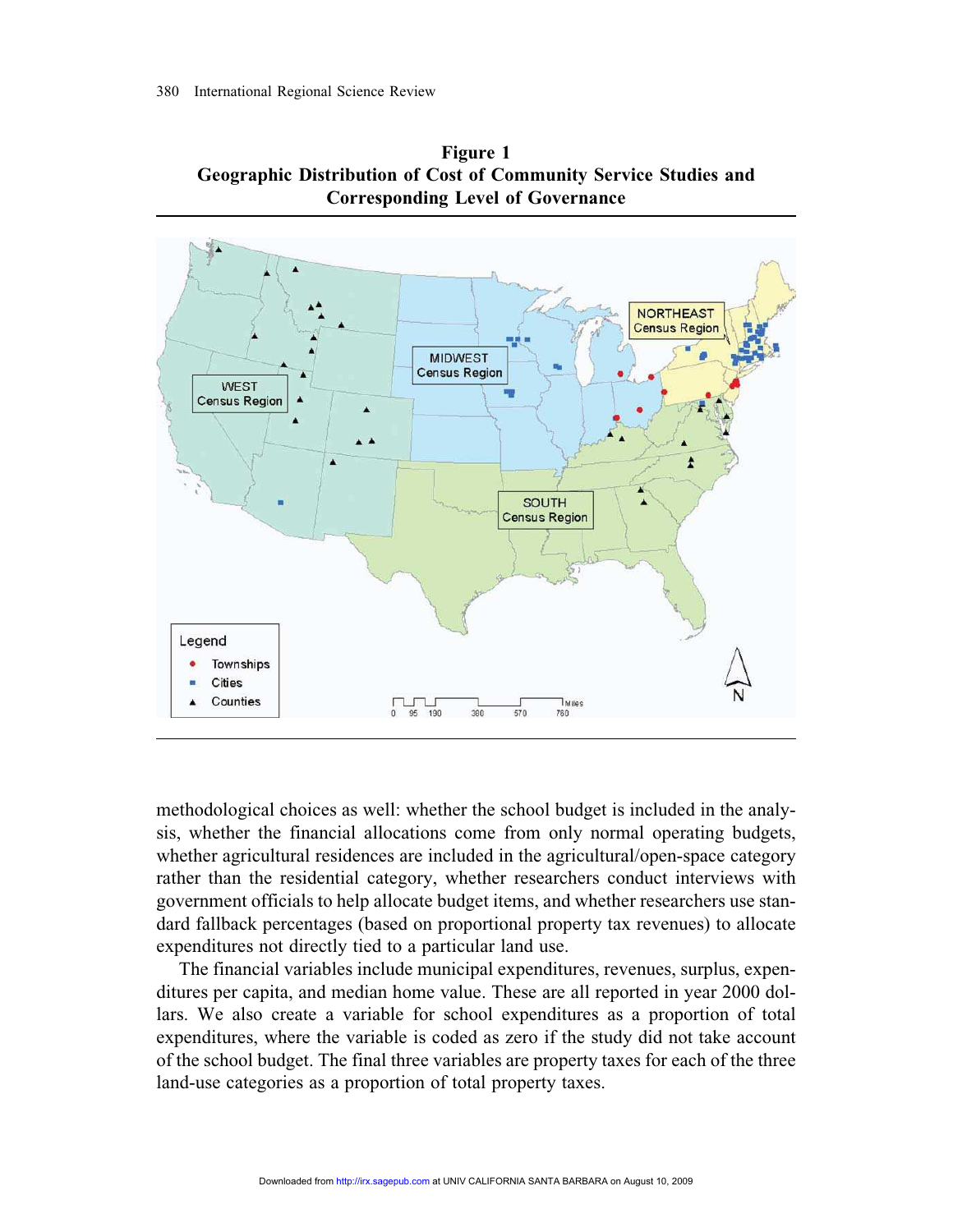

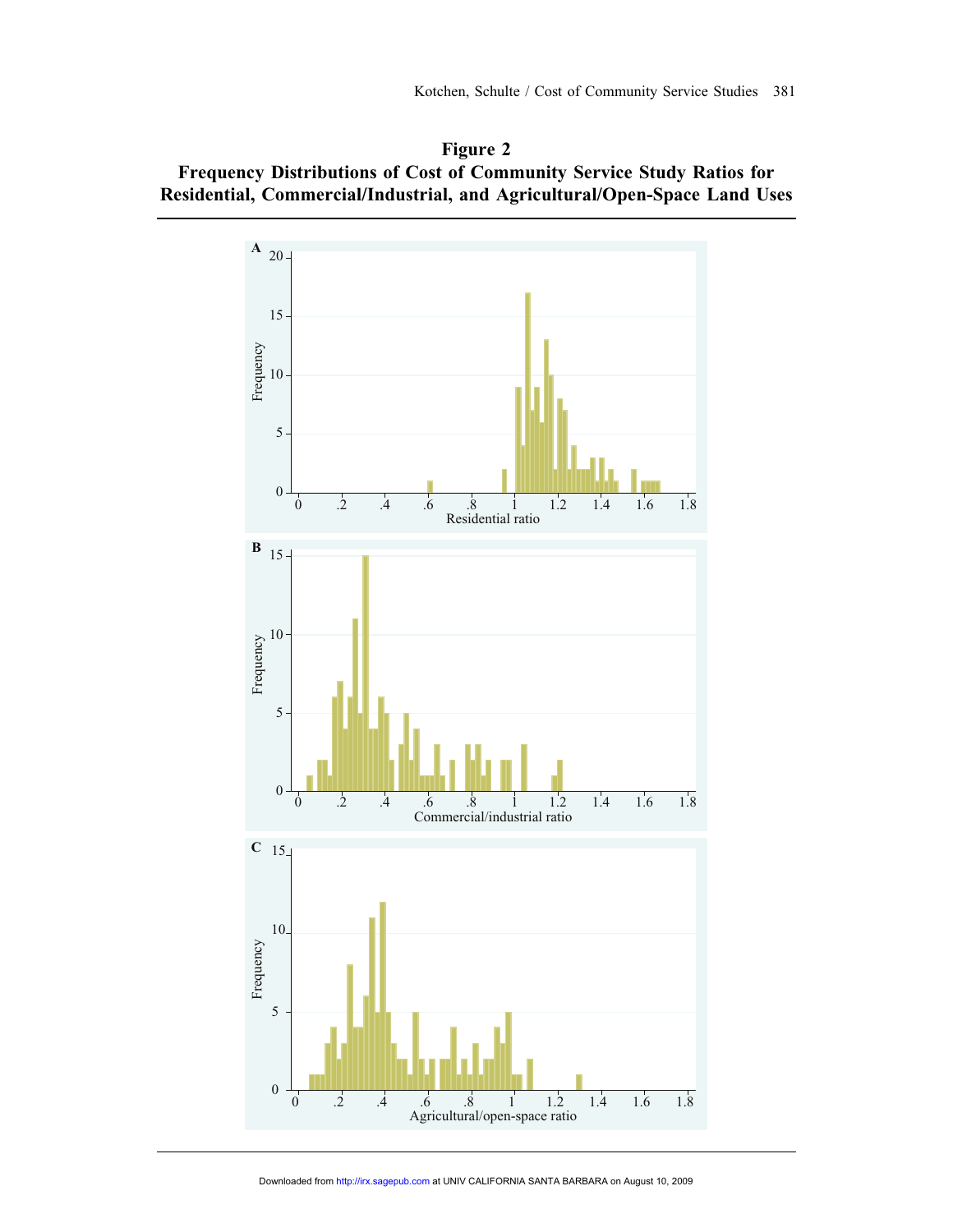| Ratios<br>Residential<br>Ratio of expenditures over revenues for residential land uses<br>Ratio of expenditures over revenues for commercial/industrial land uses<br>ComInd<br>Ratio of expenditures over revenues for agricultural/open spacve land uses<br>AgOs<br>Geographic<br>City<br>Dummy for budget at the city, town, or village level<br>Dummy for budget at the county level, excluding subset municipalities<br>Countyonly<br>Dummy for budget at the county level, including subset municipalities<br>Countyall<br>Dummy for budget at the township level, excluding subset municipalities<br>Township<br>Population<br>Total population for year study conducted (10,000s)<br>Sqmiles<br>Land area (square miles)<br>Density<br>People per square mile (100s people)<br>Popchng<br>Proportionate population change from five years prior to study year to two years after<br>Methodological<br><b>AFT</b><br>Dummy for study sponsored by AFT | Variable | Definition                                                           |
|-------------------------------------------------------------------------------------------------------------------------------------------------------------------------------------------------------------------------------------------------------------------------------------------------------------------------------------------------------------------------------------------------------------------------------------------------------------------------------------------------------------------------------------------------------------------------------------------------------------------------------------------------------------------------------------------------------------------------------------------------------------------------------------------------------------------------------------------------------------------------------------------------------------------------------------------------------------|----------|----------------------------------------------------------------------|
|                                                                                                                                                                                                                                                                                                                                                                                                                                                                                                                                                                                                                                                                                                                                                                                                                                                                                                                                                             |          |                                                                      |
|                                                                                                                                                                                                                                                                                                                                                                                                                                                                                                                                                                                                                                                                                                                                                                                                                                                                                                                                                             |          |                                                                      |
|                                                                                                                                                                                                                                                                                                                                                                                                                                                                                                                                                                                                                                                                                                                                                                                                                                                                                                                                                             |          |                                                                      |
|                                                                                                                                                                                                                                                                                                                                                                                                                                                                                                                                                                                                                                                                                                                                                                                                                                                                                                                                                             |          |                                                                      |
|                                                                                                                                                                                                                                                                                                                                                                                                                                                                                                                                                                                                                                                                                                                                                                                                                                                                                                                                                             |          |                                                                      |
|                                                                                                                                                                                                                                                                                                                                                                                                                                                                                                                                                                                                                                                                                                                                                                                                                                                                                                                                                             |          |                                                                      |
|                                                                                                                                                                                                                                                                                                                                                                                                                                                                                                                                                                                                                                                                                                                                                                                                                                                                                                                                                             |          |                                                                      |
|                                                                                                                                                                                                                                                                                                                                                                                                                                                                                                                                                                                                                                                                                                                                                                                                                                                                                                                                                             |          |                                                                      |
|                                                                                                                                                                                                                                                                                                                                                                                                                                                                                                                                                                                                                                                                                                                                                                                                                                                                                                                                                             |          |                                                                      |
|                                                                                                                                                                                                                                                                                                                                                                                                                                                                                                                                                                                                                                                                                                                                                                                                                                                                                                                                                             |          |                                                                      |
|                                                                                                                                                                                                                                                                                                                                                                                                                                                                                                                                                                                                                                                                                                                                                                                                                                                                                                                                                             |          |                                                                      |
|                                                                                                                                                                                                                                                                                                                                                                                                                                                                                                                                                                                                                                                                                                                                                                                                                                                                                                                                                             |          |                                                                      |
|                                                                                                                                                                                                                                                                                                                                                                                                                                                                                                                                                                                                                                                                                                                                                                                                                                                                                                                                                             |          |                                                                      |
|                                                                                                                                                                                                                                                                                                                                                                                                                                                                                                                                                                                                                                                                                                                                                                                                                                                                                                                                                             |          |                                                                      |
|                                                                                                                                                                                                                                                                                                                                                                                                                                                                                                                                                                                                                                                                                                                                                                                                                                                                                                                                                             |          |                                                                      |
|                                                                                                                                                                                                                                                                                                                                                                                                                                                                                                                                                                                                                                                                                                                                                                                                                                                                                                                                                             | Org      | Dummy for study sponsored by some other nongovernmental organization |
| Dummy for study sponsored by a government agency<br>Gov                                                                                                                                                                                                                                                                                                                                                                                                                                                                                                                                                                                                                                                                                                                                                                                                                                                                                                     |          |                                                                      |
| Academic<br>Dummy for study sponsored by an academic institutions                                                                                                                                                                                                                                                                                                                                                                                                                                                                                                                                                                                                                                                                                                                                                                                                                                                                                           |          |                                                                      |
| Scholuse<br>Dummy for school budget used in the study                                                                                                                                                                                                                                                                                                                                                                                                                                                                                                                                                                                                                                                                                                                                                                                                                                                                                                       |          |                                                                      |
| Genfund<br>Dummy for budget allocations from general fund only, that is, normal operating<br>finances                                                                                                                                                                                                                                                                                                                                                                                                                                                                                                                                                                                                                                                                                                                                                                                                                                                       |          |                                                                      |
| Dummy for agricultural residences included in AgOS rather than residential ratios<br>Agres                                                                                                                                                                                                                                                                                                                                                                                                                                                                                                                                                                                                                                                                                                                                                                                                                                                                  |          |                                                                      |
| Dummy for interviews with government officials used to help allocate budget items<br>Intervu                                                                                                                                                                                                                                                                                                                                                                                                                                                                                                                                                                                                                                                                                                                                                                                                                                                                |          |                                                                      |
| Dummy for using standard fallback percentages to allocate expenditures<br>Standfallbk                                                                                                                                                                                                                                                                                                                                                                                                                                                                                                                                                                                                                                                                                                                                                                                                                                                                       |          |                                                                      |
| Financial                                                                                                                                                                                                                                                                                                                                                                                                                                                                                                                                                                                                                                                                                                                                                                                                                                                                                                                                                   |          |                                                                      |
| Total expenditures in year of study (100,000s in year U.S.\$2000s)<br>Expenditures                                                                                                                                                                                                                                                                                                                                                                                                                                                                                                                                                                                                                                                                                                                                                                                                                                                                          |          |                                                                      |
| Total revenues in year of study (100,000s in year U.S.\$2000s)<br>Revenue                                                                                                                                                                                                                                                                                                                                                                                                                                                                                                                                                                                                                                                                                                                                                                                                                                                                                   |          |                                                                      |
| Total revenues minus total expenditures (Revenue - Expenditures)<br><b>Surplus</b>                                                                                                                                                                                                                                                                                                                                                                                                                                                                                                                                                                                                                                                                                                                                                                                                                                                                          |          |                                                                      |
| Total expenditures per capita (1000s in year U.S.\$2000s)<br>Expercap                                                                                                                                                                                                                                                                                                                                                                                                                                                                                                                                                                                                                                                                                                                                                                                                                                                                                       |          |                                                                      |
| Median home value (100,000s in year U.S.\$2000s)<br>Homevalu                                                                                                                                                                                                                                                                                                                                                                                                                                                                                                                                                                                                                                                                                                                                                                                                                                                                                                |          |                                                                      |
| School expenditures as a proportion of total expenditures (= $0$ if Scholuse = $0$ )<br>Scholbdg                                                                                                                                                                                                                                                                                                                                                                                                                                                                                                                                                                                                                                                                                                                                                                                                                                                            |          |                                                                      |
| Residential property tax as a proportion of total property tax<br>Restax                                                                                                                                                                                                                                                                                                                                                                                                                                                                                                                                                                                                                                                                                                                                                                                                                                                                                    |          |                                                                      |
| Commercial/industrial property tax as a proportion of total property tax<br>ComIndtax                                                                                                                                                                                                                                                                                                                                                                                                                                                                                                                                                                                                                                                                                                                                                                                                                                                                       |          |                                                                      |
| Agricultural/open-space property tax as a proportion of total property tax<br>AgOstax                                                                                                                                                                                                                                                                                                                                                                                                                                                                                                                                                                                                                                                                                                                                                                                                                                                                       |          |                                                                      |

Table 1 List of Variables and Definitions

Notes: All variables are derived from COCS studies themselves, except for population, Sqmiles, density, Popchng, and Homevalu, which are taken directly or derived from the U.S. Census. Homevalu is taken from the 1990 census for studies done before 2000 or the 2000 census for studies done after 2000. Other census variables are from projections for the specific years corresponding to the COCS study.

Table 2 reports descriptive statistics for all variables. The majority of studies take place at the city level of governance (54 percent), followed by countyonly (29 percent), township (10 percent), and countyall (7 percent). The municipalities vary substantially with respect to population, land area, and population density. The average population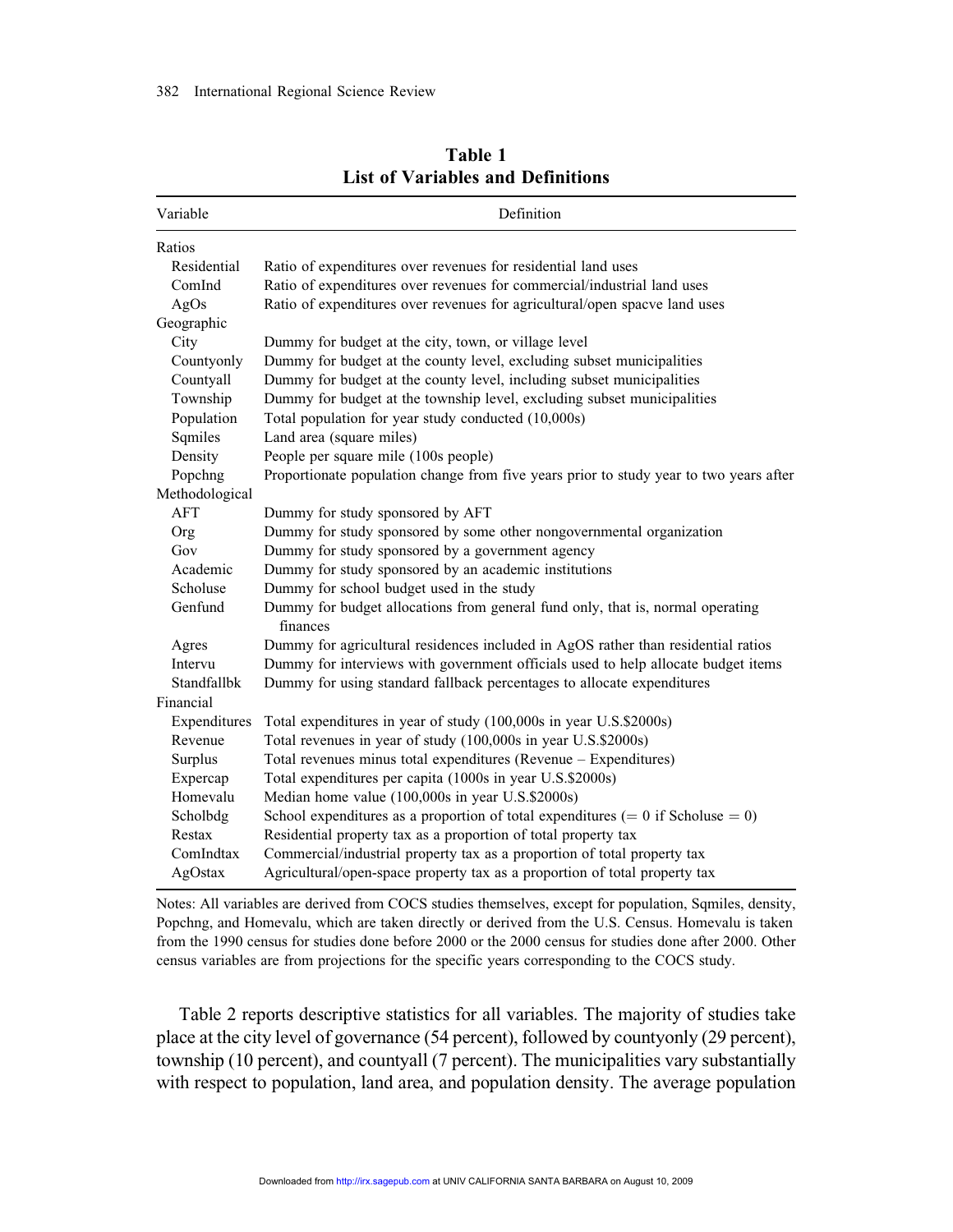|                |        | Descriptive Statistics |                  |              |
|----------------|--------|------------------------|------------------|--------------|
| Variable       | Mean   | SD                     | Minimum          | Maximum      |
| Ratios         |        |                        |                  |              |
| Residential    | 1.18   | 0.16                   | 0.60             | 1.67         |
| ComInd         | 0.44   | 0.27                   | 0.04             | 1.22         |
| AgOs           | 0.50   | 0.28                   | 0.05             | 1.31         |
| Geographic     |        |                        |                  |              |
| City           | 0.54   | 0.50                   | $\boldsymbol{0}$ | $\mathbf{1}$ |
| Countyonly     | 0.29   | 0.45                   | $\boldsymbol{0}$ | $\mathbf{1}$ |
| Countyall      | 0.07   | 0.26                   | $\boldsymbol{0}$ | $\mathbf{1}$ |
| Township       | 0.10   | 0.30                   | $\boldsymbol{0}$ | $\mathbf{1}$ |
| Population     | 4.26   | 13.21                  | 0.02             | 139.29       |
| Sqmiles        | 537.09 | 1028.22                | 0.40             | 5514.00      |
| Density        | 3.75   | 6.05                   | 0.02             | 28.00        |
| Popchng        | 0.16   | 0.19                   | $-0.13$          | 1.63         |
| Methodological |        |                        |                  |              |
| <b>AFT</b>     | 0.25   | 0.43                   | $\boldsymbol{0}$ | $\mathbf{1}$ |
| Org            | 0.18   | 0.39                   | $\boldsymbol{0}$ | $\mathbf{1}$ |
| Gov            | 0.19   | 0.40                   | $\boldsymbol{0}$ | $\mathbf{1}$ |
| Academic       | 0.38   | 0.49                   | $\boldsymbol{0}$ | $\mathbf{1}$ |
| Scholuse       | 0.70   | 0.46                   | $\boldsymbol{0}$ | $\mathbf{1}$ |
| Genfund        | 0.20   | 0.40                   | $\boldsymbol{0}$ | $\mathbf{1}$ |
| Agres          | 0.24   | 0.43                   | $\boldsymbol{0}$ | $\mathbf{1}$ |
| Intervu        | 0.77   | 0.42                   | $\boldsymbol{0}$ | $\mathbf{1}$ |
| Standfallbk    | 0.70   | 0.46                   | $\boldsymbol{0}$ | $\mathbf{1}$ |
| Financial      |        |                        |                  |              |
| Expenditures   | 512.05 | 1650.06                | 0.27             | 17,576.46    |
| Revenue        | 516.51 | 1682.10                | 0.48             | 17,937.58    |
| Surplus        | 4.46   | 42.99                  | $-115.48$        | 361.12       |
| Expercap       | 1.44   | 0.76                   | 0.11             | 3.63         |
| Homevalu       | 1.30   | 0.65                   | 0.48             | 4.02         |
| Scholbdg       | 0.43   | 0.32                   | 0.00             | 0.94         |
| Restax         | 0.69   | 0.18                   | 0.00             | 0.99         |
| ComIndtax      | 0.20   | 0.14                   | 0.00             | 0.68         |
| AgOstax        | 0.10   | 0.13                   | 0.00             | 0.76         |

Table 2 Descriptive Statistics

Notes: All variables have 125 observations, with a few exceptions. One outlier observation is dropped for residential, and data is available for only 118 observations for Restax, ComIndtax, and AgOstax.

growth rate is 16 percent. The most common sponsor of a study is an academic institution (38 percent), followed by AFT (25 percent), a governmental agency (19 percent), and other nongovernmental organizations (18 percent). Seventy percent of the studies account for school budgets in the analysis, 20 percent use financial allocations based on normal operating budgets, and 24 percent include agricultural residences in the calculation of AgOs rather than residential. Seventy-seven percent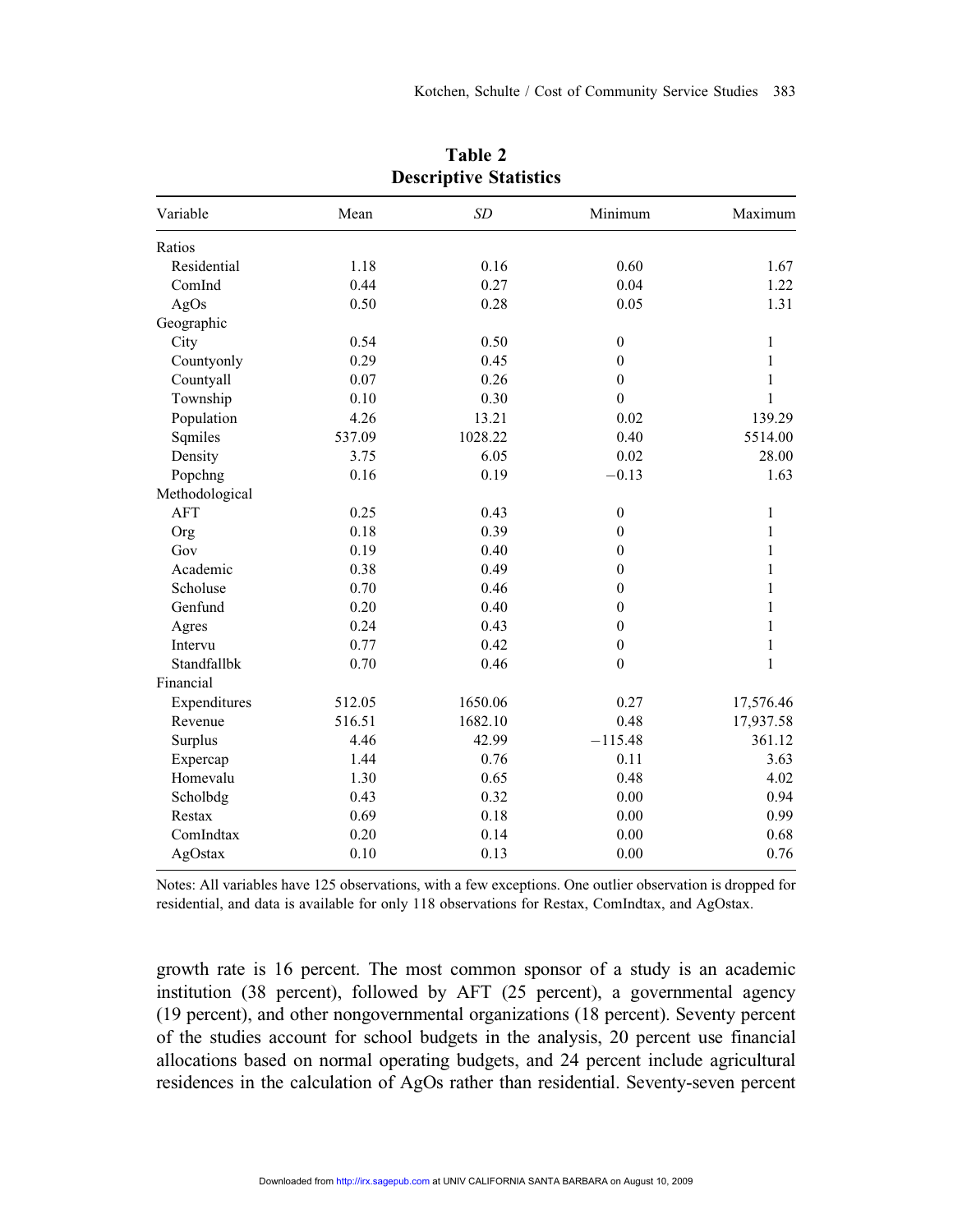of the studies report using interviews with government officials to help allocate budget items, and 70 percent report using standard fallback percentages. The municipalities are highly variable with respect to expenditures, revenues, expenditures per capita, and median home value. Although the mean for Scholbdg reported in table 2 includes all the zeros for studies that did not consider the school budget, the mean among those that did consider the school budget is 0.62, meaning that for these municipalities the school budget accounts for 62 percent of total expenditures. Finally, the average proportion of property tax attributable to each of the land-use categories of residential, commercial/industrial, and agricultural/open-space is 69 percent, 20 percent, and 10 percent, respectively.

We can make predictions based on the existing literature about the effect of some variables on the results of CCS studies. A wide body of research finds that greater density of development is associated with lower costs of providing community services (Knaap and Nelson 1992; Altshuler et al. 1993; Ladd 1994; Duncan and Nelson 1995; Pendall 1999; Edwards et al. 2000 Carruthers and Ulfarsson 2003). In the context of CCS studies, researchers have compared residential results in two different communities and found that density has a negative impact on ratios (Edwards et al. 2000). Although population density is a coarse and sometimes difficult variable to interpret, it follows that in a meta-analysis one might expect density to have a negative affect on residential ratios and possibly ComInd ratios as well.

Two of the methodological variables generate priors about how they might be associated with CCS ratios. The first is Scholuse. Although property taxes from all land uses typically contribute to the revenues used in school budgets, CCS studies that account for the school budget allocate school expenditures solely to the residential category. Moreover, because educational expenses are such a large portion of many budgets, residential ratios are primarily a reflection of the school budget when they are accounted for in CCS studies (Kelsey 1996; Crompton 2000; Edwards et al. 2000). Not surprisingly, therefore, researchers find that the inclusion of a school budget in the analysis tends to increase residential ratios (Kelsey 1996; Edwards et al. 2000). We expect a similar finding in our analysis here; that is, we expect Scholuse to have a positive affect on residential ratios. At the same time, because only school revenues are counted against the other land uses, we expect Scholuse to have a negative affect, if any, on ComInd and AgOs ratios.

The second methodological variable thought to be important is Agres, which indicates that agricultural residences are included in the calculation of AgOs rather than residential ratios. Two studies find that including farmhouses in the agricultural/ open-space category increases AgOs ratios (American Farmland Trust 1993; Piedmont Environmental Council 1993). Two factors in combination help explain this result: residential ratios tend to be greater than one and agricultural residences are likely to comprise a large proportion of the agricultural/open-space category. For these reasons, we expect that Agres will have a positive affect on AgOs ratios in the meta-analysis. However, because agricultural residences are likely to be a relatively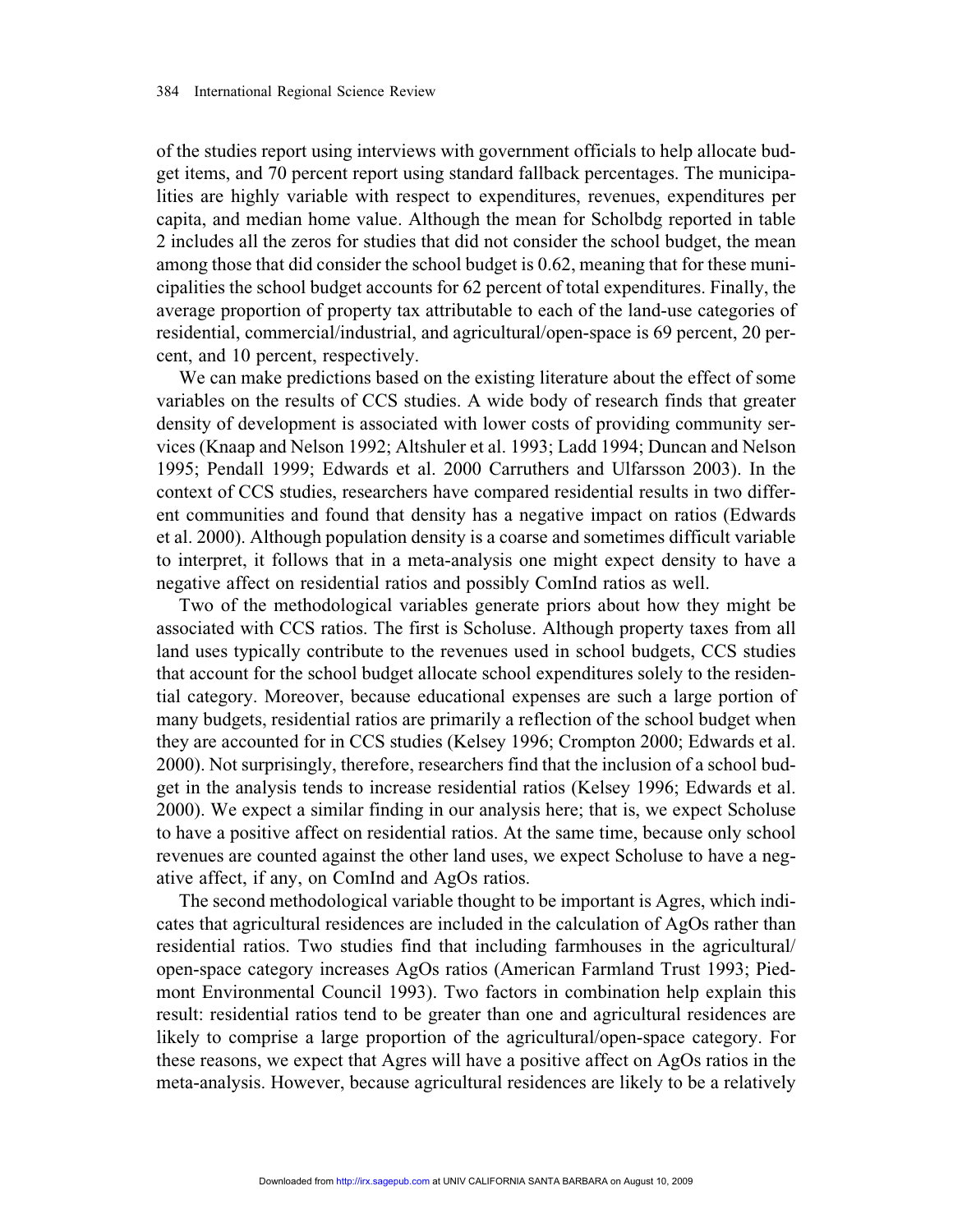small proportion of all residences, we expect that Agres will have no affect on residential ratios.

Among the financial variables, median home value is expected to have a negative effect on residential ratios and possibly the others as well. Although we have seen that residential land uses tend to not ''pay their own way,'' more detailed studies find that high-value homes are more likely to pay for the services they receive (Englehart 1997; Dorfman et al. 2002). This suggests that with higher home values, revenues tend to increase faster than expenditures. Hence, the prediction here is that Homevalu will have a negative effect on residential ratios. Furthermore, to the extent that higher home values are positively correlated with other property values, and revenues increase faster than expenditures for other land uses as well, we expect Homevalu to have a negative effect on ComInd and AgOs ratios.

Many of the other variables are thought to be consequential, although prior expectations about the directional effects are less clear. Whether a study takes place at the city, county, or township level may matter because different levels of governance tend to provide different services, and there are no established trends about how this affects the balance of expenditures and revenues for different land uses (Snyder and Ferguson 1994; DeBoer and Zhou 1997). Population might capture diseconomies of scale, and Popchng might capture the affect of recent land-use change primarily in the residential and commercial/industrial categories. We test explicitly for effects of the methodological variables Intervu, Standfallbk, and type of study sponsor (AFT, Org, Gov, Academic). The type of study sponsor is included to investigate potential bias beyond that attributable to the other methodological assumptions for which there are controls (Bunnell 1997, 1998;Deller 1999). Although we examine the effects on CCS ratios of the remaining explanatory variables, we have no clear prior expectations about the potential consequences.

#### III. Statistical Model

The meta-regression analysis aims to investigate the effects of different explanatory variables on CCS ratios for the three different land-use categories. We estimate a system of regression equations with the following general specification:

> $\textit{Residential}_i = f(\textit{Methodology}_{iR}, \textit{Geographic}_{iR}, \textit{Financial}_{iR}, \beta_R) + \epsilon_{iR}$  $ComInd_i = f(Methodology_{iC}, Geographic_{iC}, Financial_{iC}, \beta_C) + \epsilon_{iC}$  $AgOs_i = f(Methodology_{iA}, Geographic_{iA}, Financial_{iA}, \beta_A) + \epsilon_{iA},$

where the subscript i denotes an observation, and subscripts  $R$ ,  $C$ , and  $A$  correspond with the residential, commercial/industrial, and agricultural/open-space land uses, respectively. Methodology, Geography, and Financial denote vectors of the corresponding variables that may differ among equations. The betas are coefficients to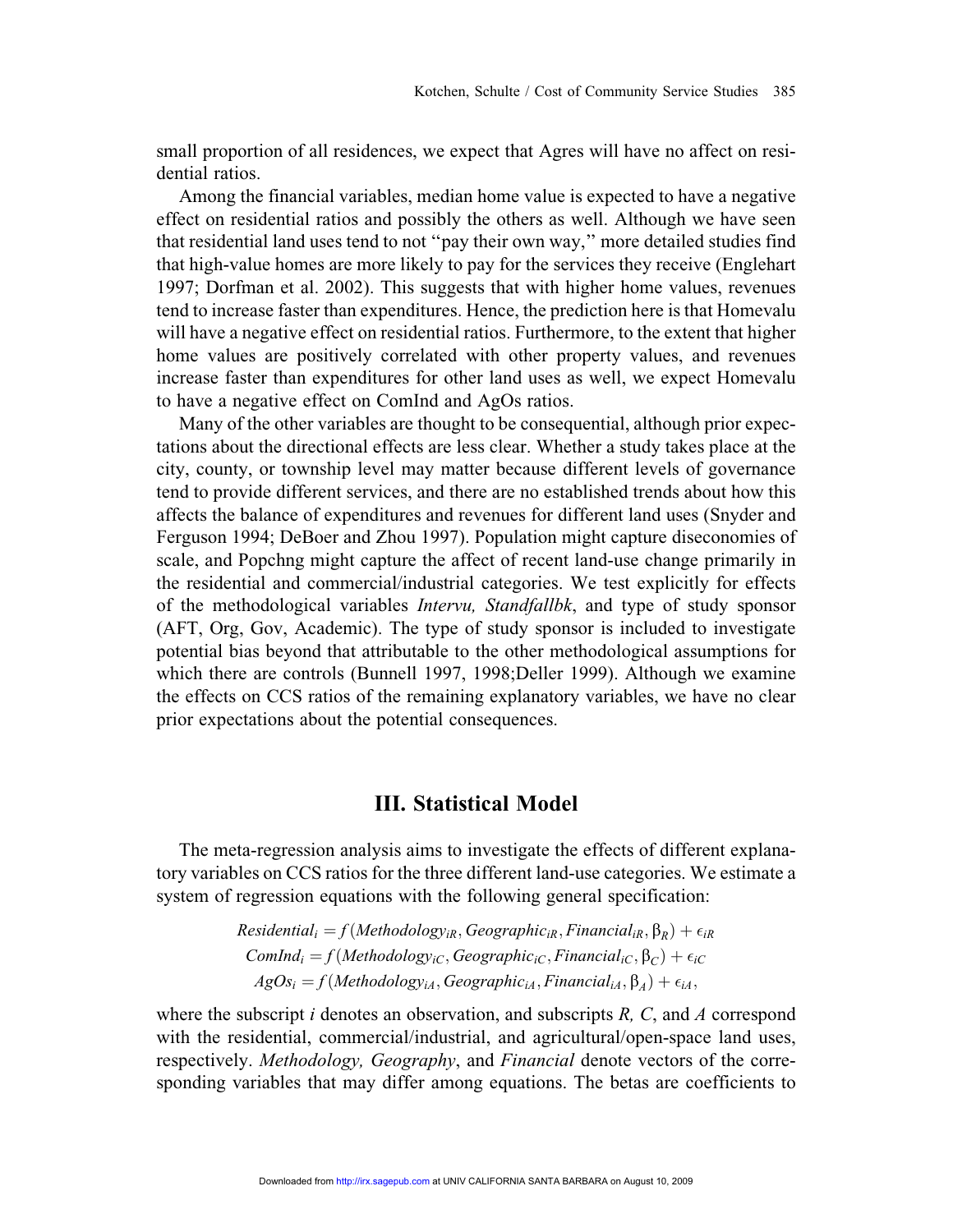be estimated, and the epsilons are error terms. Throughout the analysis, we consider both linear and log-linear functional form specifications.

We began with ordinary least squares (OLS) estimation of each equation separately with different sets of explanatory variables. The goal of this first step is to reduce the number of explanatory variables, given the relatively small number of observations in the dataset. We estimate each equation with different combinations of the Methodology, Geographic, and Financial variables: each set separately, each combination of two sets, and all three sets. The only exceptions are the property tax variables of Restax, ComIndtax, and AgOstax, which were always included in the equations for the corresponding land-use equation. Another exception in the omission of Sqmiles to avoid colinearity with density and population. If a variable never came through as statistically significant at the 90-percent level in any of the runs, we conclude that it has no significant effect on the CCS ratios for that particular land-use category and thus drop it from further analysis. We do not report these results here, but they, along the complete data, are available upon request.

With the remaining set of explanatory variables for each equation, we estimate a system of SUR (Zellner 1962). Compared to OLS estimation, the SUR estimator has the advantage of increased efficiency when the explanatory variables differ among the equations. The reason is that correlation across the errors in different equations provides a link that is exploited in estimation (see Wooldridge 2002), and given that the cross-equation ratios come from the same municipalities and studies, correlation may exist and be meaningful. Table 3 reports the SUR estimates for the linear and log-linear specifications for all three land-use categories. We do not report OLS estimates of these same equations because they do not differ in any substantial way. We also estimate OLS models with standard errors (and therefore  $t$  statistics) that are robust to cross-equation correlation, heteroskedasticity, and clustering to account for cases in which a CCS study reported more than one set of ratios (see the Appendix Table). We ran these models as a robustness check of the statistical inference, as the standard errors account for the fact that not all studies are published separately and therefore may not be entirely independent observations. However, we do not report these results either, as accounting for this feature of the data has no qualitative effect.

All the equations reported in table 3 include 117 observations. Seven observations are dropped because of missing data for the property tax variables, which are important to the analysis. We also ran models without these variables and including the dropped observations, but the pattern of results was very similar. One remaining observation is dropped because its residential ratio is an outlier, as discussed previously. All the equations fit reasonably well, with  $R^2$  values ranging from .29 to .37. AFT is the omitted category for the sponsoring organization, meaning that the coefficients on the other categories are interpreted relative to the AFT baseline. City is the omitted category and therefore the baseline for interpreting coefficients on the level of governance variables. Overall, the qualitative results, in terms of statistical significance, are similar between the linear and log-linear specifications.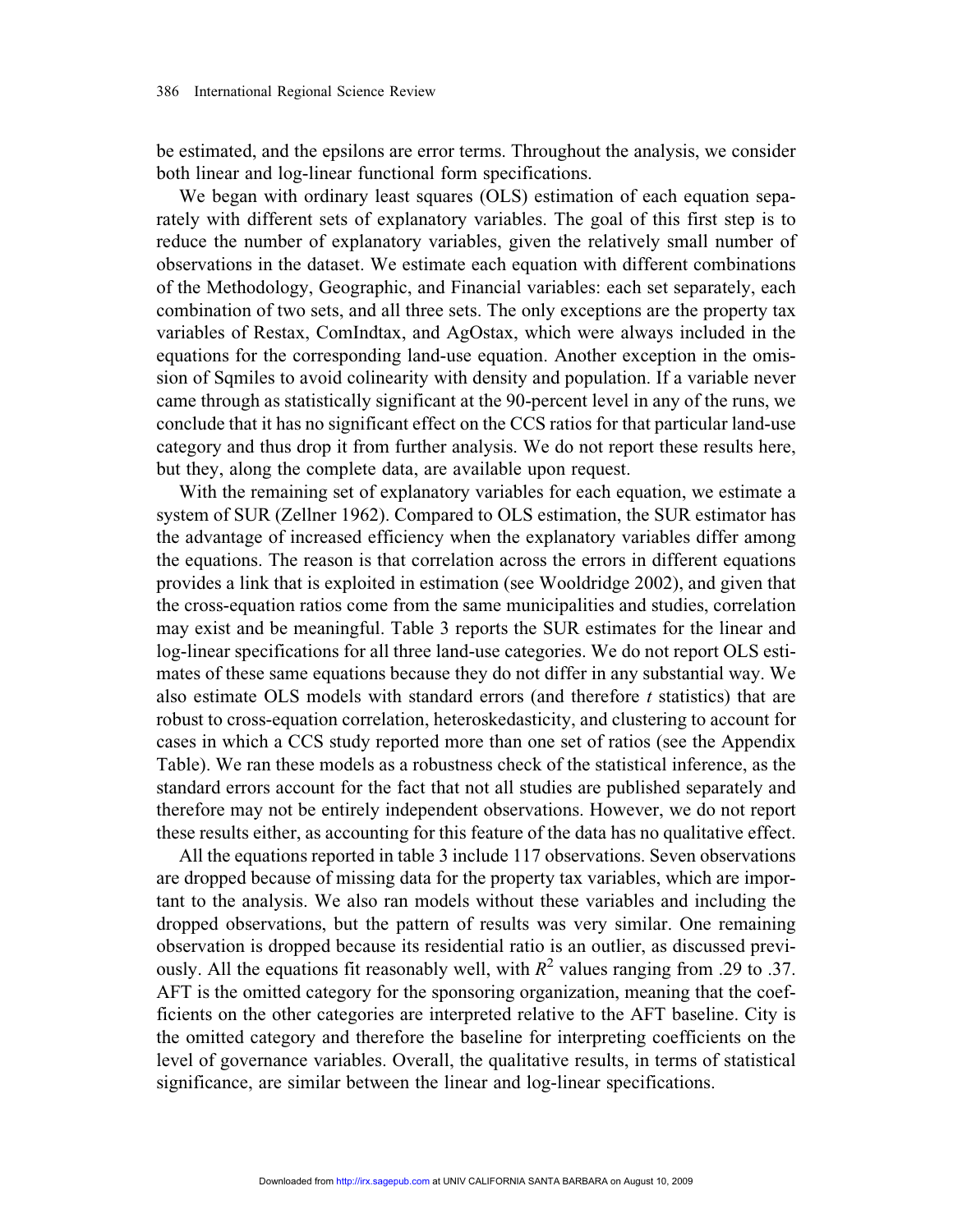|              | Residential |             | Commercial/Industrial |             | Agricultural/Open Space |             |
|--------------|-------------|-------------|-----------------------|-------------|-------------------------|-------------|
|              | Linear      | Log-Linear  | Linear                | Log-Linear  | Linear                  | Log-Linear  |
| Geographic   |             |             |                       |             |                         |             |
| Population   | $0.012***$  | $0.010***$  | $-0.011**$            | $-0.020*$   | 0.005                   | 0.006       |
|              | (3.93)      | (3.77)      | (2.14)                | (1.72)      | (0.82)                  | (0.48)      |
| Density      | $-0.003$    | $-0.003$    | $0.008**$             | $0.020**$   | $0.010***$              | $0.020**$   |
|              | (1.46)      | (1.32)      | (2.07)                | (2.32)      | (2.48)                  | (2.27)      |
| Countyonly   | $-0.019$    | $-0.009$    | 0.064                 | 0.169       | 0.012                   | 0.074       |
|              | (0.46)      | (0.25)      | (0.94)                | (1.07)      | (0.17)                  | (0.48)      |
| Countyall    | $-0.109*$   | $-0.081$    | 0.089                 | 0.192       | $-0.102$                | $-0.144$    |
|              | (1.67)      | (1.48)      | (0.82)                | (0.76)      | (0.90)                  | (0.57)      |
| Township     | $0.129***$  | $0.117***$  | $-0.089$              | $-0.239$    | $-0.057$                | $-0.179$    |
|              | (2.74)      | (2.96)      | (1.16)                | (1.35)      | (0.67)                  | (0.96)      |
| City         |             |             |                       |             |                         |             |
| Methodology  |             |             |                       |             |                         |             |
| Scholuse     | $0.187***$  | $0.153***$  | 0.104                 | 0.339       | 0.082                   | 0.381       |
|              | (2.66)      | (2.59)      | (0.91)                | (1.29)      | (0.65)                  | (1.36)      |
| Agres        |             |             |                       |             | $0.267***$              | $0.600***$  |
|              |             |             |                       |             | (4.34)                  | (4.47)      |
| Gov          | $0.090**$   | $0.090***$  | $-0.126*$             | $-0.323**$  | $-0.048$                | $-0.192$    |
|              | (2.24)      | (2.67)      | (1.91)                | (2.11)      | (0.67)                  | (1.21)      |
| Academic     | 0.023       | 0.034       | 0.063                 | 0.113       | 0.010                   | $-0.130$    |
|              | (0.66)      | (1.16)      | (1.12)                | (0.87)      | (0.16)                  | (0.90)      |
| Org          | 0.053       | 0.055       | $-0.030$              | $-0.025$    | $-0.122$                | $-0.359**$  |
|              | (1.26)      | (1.56)      | (0.44)                | (0.16)      | (1.47)                  | (1.98)      |
| <b>AFT</b>   |             |             |                       |             |                         |             |
| Financial    |             |             |                       |             |                         |             |
| Homevalu     | 0.025       | 0.022       | $-0.130***$           | $-0.252***$ | $-0.091*$               | $-0.156$    |
|              | (0.95)      | (1.01)      | (3.06)                | (2.57)      | (1.88)                  | (1.47)      |
| Scholbdg     | $-0.204**$  | $-0.161*$   | $-0.372**$            | $-0.966***$ | $-0.211$                | $-0.785*$   |
|              | (1.98)      | (1.85)      | (2.22)                | (2.49)      | (1.14)                  | (1.92)      |
| Restax       | $-0.384***$ | $-0.302***$ |                       |             |                         |             |
|              | (4.88)      | (4.53)      |                       |             |                         |             |
| ComIndtax    |             |             | $-0.469***$           | $-1.056***$ |                         |             |
|              |             |             | (2.82)                | (2.74)      |                         |             |
| AgOstax      |             |             |                       |             | $-0.181$                | $-0.299$    |
|              |             |             |                       |             | (0.95)                  | (0.72)      |
| Constant     | 1.309***    | $0.233***$  | $0.789***$            | $-0.293$    | $0.601***$              | $-0.611***$ |
|              | (17.18)     | (3.62)      | (9.42)                | (1.51)      | (6.30)                  | (2.91)      |
| $R^2$        | 0.32        | 0.33        | 0.37                  | 0.34        | 0.31                    | 0.29        |
| Observations | 117         | 117         | 117                   | 117         | 117                     | 117         |

| Table 3                                                              |
|----------------------------------------------------------------------|
| <b>Seemingly Unrelated Regression Results for all Three Land-Use</b> |
| <b>Categories</b>                                                    |

Notes: t statistics are given in parentheses. One, two, and three asterisks indicate statistical significance at the 90-, 95-, and 99-percent levels, respectively.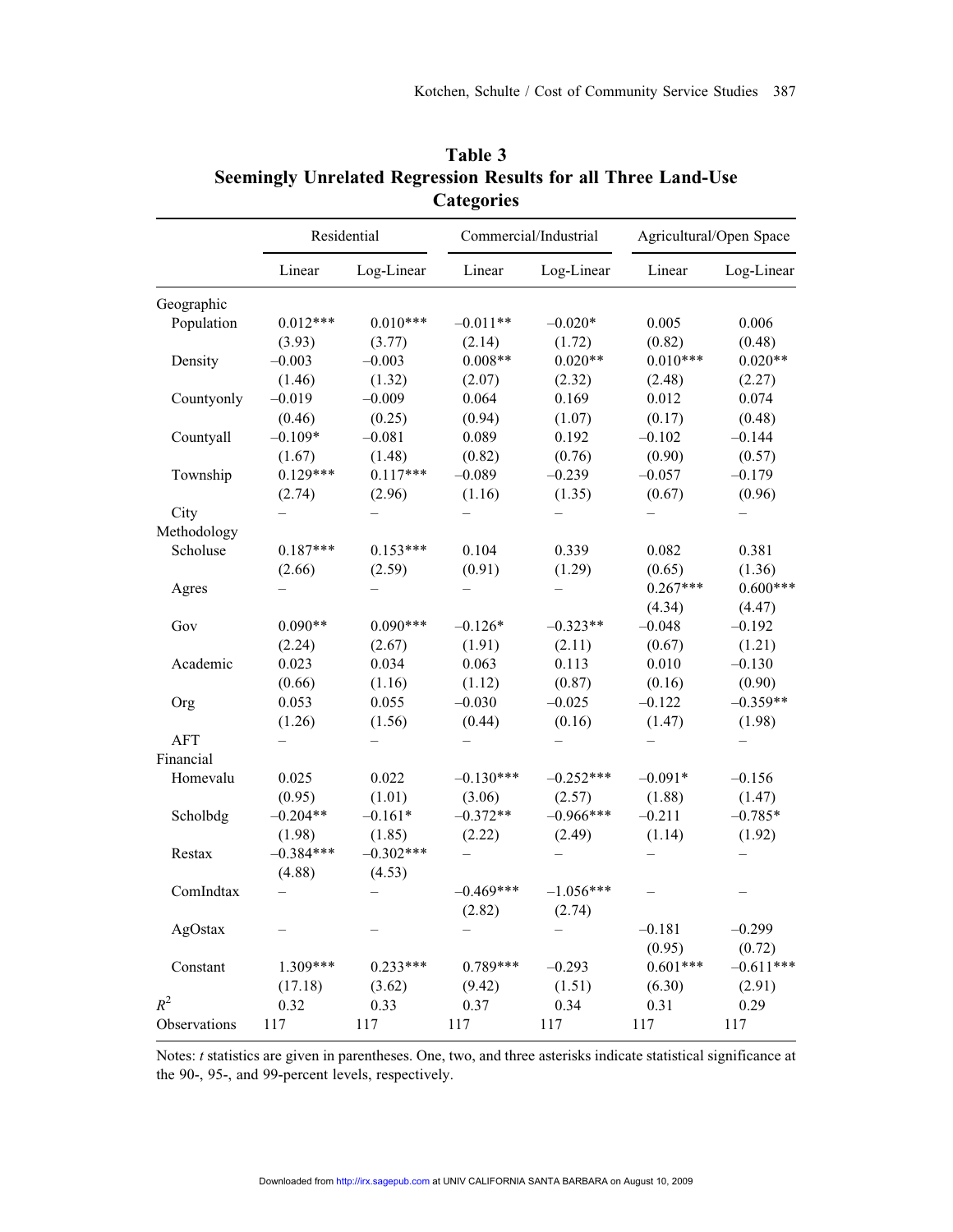#### IV. Results

Let us first consider results for the geographic variables. We find that population has a statistically significant effect on the residential and ComInd ratios, but the two effects have opposite signs. An increase in population increases residential ratios but decreases commercial/industrial ratios. In discussing magnitudes, here and throughout, we focus on the log-linear specifications, which are intuitive because marginal effects are interpreted as percentage changes in the CCS ratios. We find that an increase of 10,000 people increases residential by 1 percent and decreases ComInd by 2 percent. These results suggest that, with respect to the ratio of expenditures-torevenues, population exhibits decreasing returns to scale for residential land uses, but increasing returns to scale for commercial/industrial land uses. A possible explanation for the latter result is that larger populations are associated with greater density of commercial districts, which may have smaller expenditure-to-revenue ratios.

Population density has a positive and statistically significant effect on both the ComInd and the AgOs ratios. The magnitude of the effect in terms of a percentage change is similar between the two land-use categories: an increase of 100 people per square mile increases both ratios by 2 percent. We have no obvious explanation for the ComInd result, but the effect of density on AgOs ratios may be due to the fact that open spaces in higher density areas tend to be smaller, more urban parks. Although parks of this type do not generate revenue, they tend to require sizable expenses for routine upkeep, resulting in higher ratios.

Somewhat surprisingly, we find no statistically significant effect of density on the residential ratios, although the coefficient is negative. Recall that the existing literature provides evidence that greater density tends to decrease the expenditure-torevenue ratio of residential land use and that a significant emphasis in planning literature and policy is to promote density for economic and other concerns. One general concern, however, is that our measure of density is crude, despite its frequent use in research. Population divided by total land area is an estimate of aggregate population density, but it may not provide a good proxy for the actual density of development in different areas.

Among the categorical variables for different levels of governance, the most general result is that they seem to not matter very much. Although different levels of governance manage different categories of expenditures and revenues, the breakdown in terms of ratios for different land uses is relatively constant and/or is estimated with little precision for ComInd and AgOs. We do, however, find some statistically significant differences in the residential equation. Most notably, township is associated with greater residential ratios than city, by a magnitude of nearly 12 percent. Although it is difficult to provide a clear interpretation, one possible explanation is once again related to the density of development. To the extent that townships have less dense residential development, the result can be interpreted as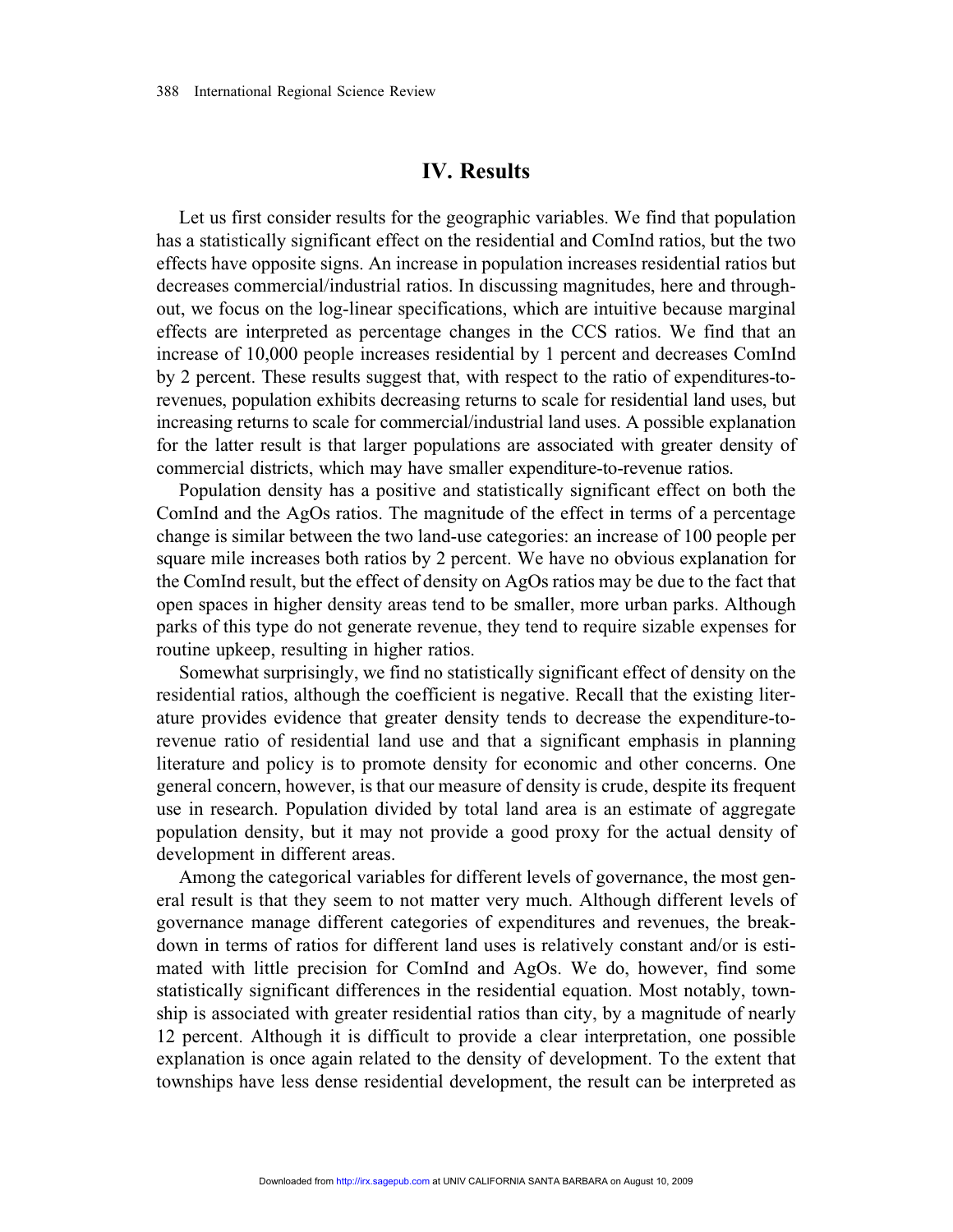consistent with the existing literature. Another possible explanation is that townships are able to defer provision of services to overlapping municipalities like cities and counties. This may be especially true for townships in or near more urban areas, as seems to be the case with many of those in the dataset being located in New Jersey. A further observation about the level of governance variables is that the sign of all coefficients for the residential and ComInd equations have the opposite sign, although most of the estimates are not statistically distinguishable from zero.

The remaining geographic variables that are not statistically significant in any of our specifications are square miles of the municipality and population change. The later result is particularly interesting, given that CCS studies are most frequently used to affect decision making about growth management. It is surprising, therefore, that Popchng is not a significant determinant of CCS ratios, especially for residential land uses. The finding of no effect may lend support to critics of CCS studies who question whether the average ratios are useful for making inferences about marginal effects. Although the residential ratios, which are based on an overall average, indicate the residential land uses do not ''pay their own way,'' we find that marginal changes in population growth have no effect on the ratio of expenditures-torevenues.

Let us now turn to the methodological variables. As expected, CCS studies that include the school budget in the analysis report higher residential ratios. The coefficients on Scholuse in the residential models are positive and highly statistically significant. In terms of the magnitude, we find that inclusion of the school budget increases ratios by an average of more than 15 percent. As explained previously, this is due to the fact that school expenditures are allocated solely to residential land uses, while the revenues come from all land uses. The implication, regardless of whether one believes the budget should be included, is that including the school budget in a CCS analysis causes residential land uses to appear less likely to ''pay their own way.'' We also find, as expected, that Scholuse has an insignificant effect on the other land-use categories.

The methodological decision to include expenses and revenues associated with farmhouses in the AgOs category, rather than the residential category, has a large effect on the AgOs ratios. In both models, the coefficient on Agres is positive and highly statically significant. In the log-liner model, the magnitude is substantial: the variable increases AgOs ratios by an average of 60 percent. As described above, this result is expected because residential ratios tend to be greater than agricultural/ open-space ratios and farm houses are likely to comprise a large faction of AgOs land uses in terms of revenues and expenditures. In contrast, farm houses are less likely to comprise a large faction of overall residential land uses if included in the residential category. This explains why we found no significant results of Agres on residential ratios.

Among the categorical variables for the organization that sponsored each study, we find significant differences between Gov and AFT (the omitted category).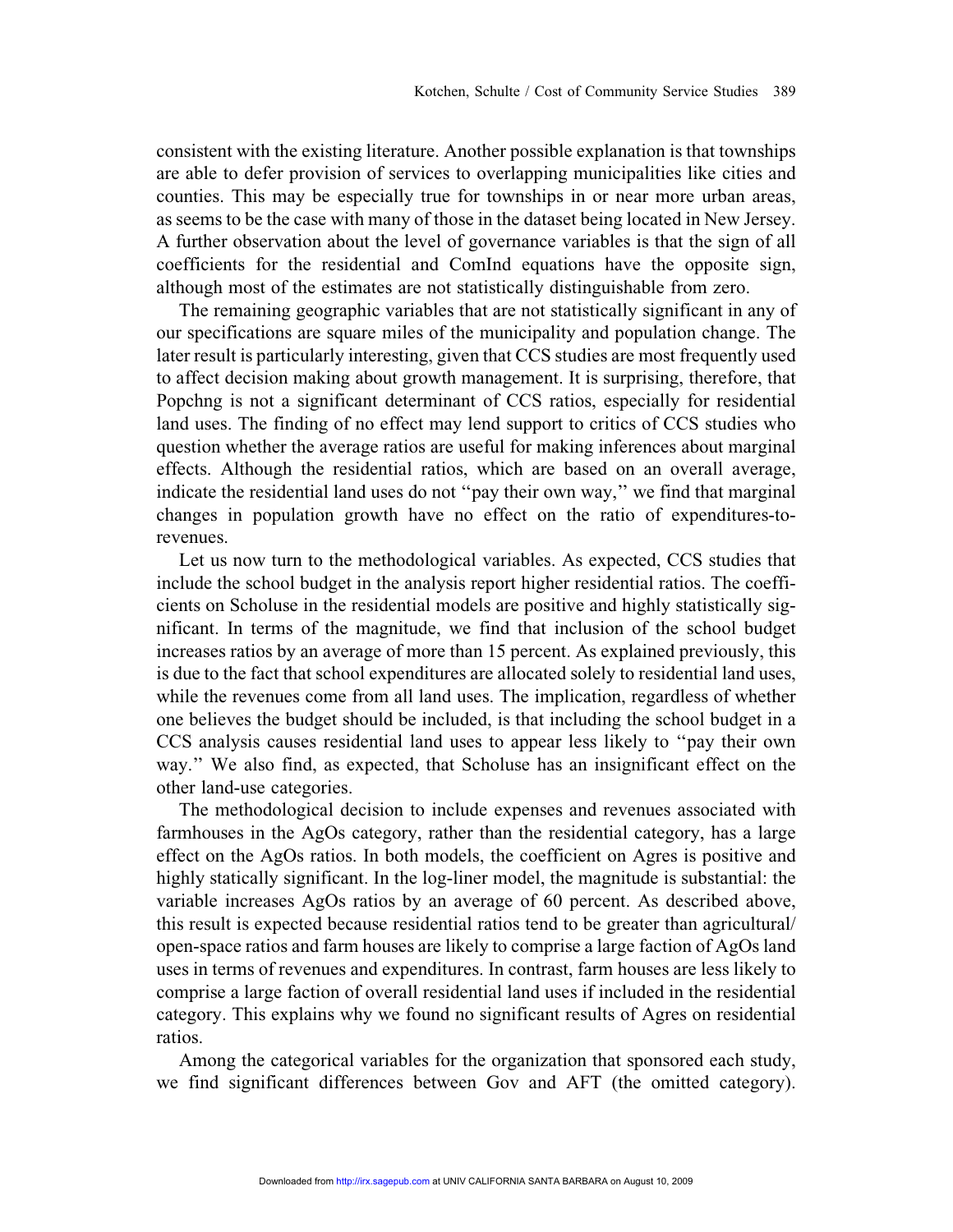Government sponsored studies have higher residential ratios and lower ComInd ratios. The pattern is of interest though it is difficult to determine whether these results reflect a bias in the CCS studies, omitted variables in the regression equation, or sample selection of the sponsoring organization. Nevertheless, to the extent that local governments seek to promote development, perhaps with the idea of increasing the tax base, they appear to find more favorable results for commercial and industrial land uses. This may also reflect sample selection bias of governments that carry out CCS studies. Municipalities that conduct a CCS study may be those that know they serve current residents better by restricting residential growth and encouraging commercial and industrial land uses.

The more surprising result, however, is that AFT finds lower residential ratios than Gov and the other sponsoring organizations. If anything, one might expect that AFT, as a conservation organization, would find larger ratios for residential land uses to show that residential development does not ''pay its own way,'' thereby providing an argument against further residential development. However, this appears not to be the case. We also find that AFT does not significantly differ from Gov and Academic with respect to the AgOs ratios. AFT is, however, associated with higher ratios than Org, meaning that other nongovernmental organizations tend to produce more favorable agricultural and open-space results than AFT. The difference is close to 30 percent, which is substantial. Because the other nongovernmental organizations that tend to carryout CCS studies advocate open-space conservation, it is perhaps not surprising that they find more favorable AgOs results than other sponsoring organizations. However, the fact that AFT is so different may lend support to the credibility of AFT studies.

Several of the other methodological variables did not produce statistically significant results in any of the specifications and, therefore, are not included in the models reported in table 3. Specifically, we find conducting interviews with government officials to help allocate budget items (Intervu) has no effect; whether researchers use standard fallback percentages (based on proportional property tax revenues) to allocate expenditures not directly tied to a particular land use (Standfallbk) or whether the financial allocations come from only normal operating budgets (Genfund). Thus, these methodological differences appear to be unimportant in terms of reported ratios.

Turning now to the financial variables, we find that median home value does not have a statistically significant effect on residential ratios. This result appears contrary to the expectation that higher home values would cause residential land uses to be more likely to ''pay their own way'' (e.g., Englehart 1997; Dorfman et al. 2002), but it may point instead to the fact that an overall community median might be too broad to capture the effect. We do, however, find statistically significant results for Homevalu on the ComInd and AgOs ratios, although those for the former result are more robust. Even still, the magnitude is quite small: a U.S.\$10,000 increase in median home value is associated with a 0.25 percent decrease in the commercial/industrial land-use ratios.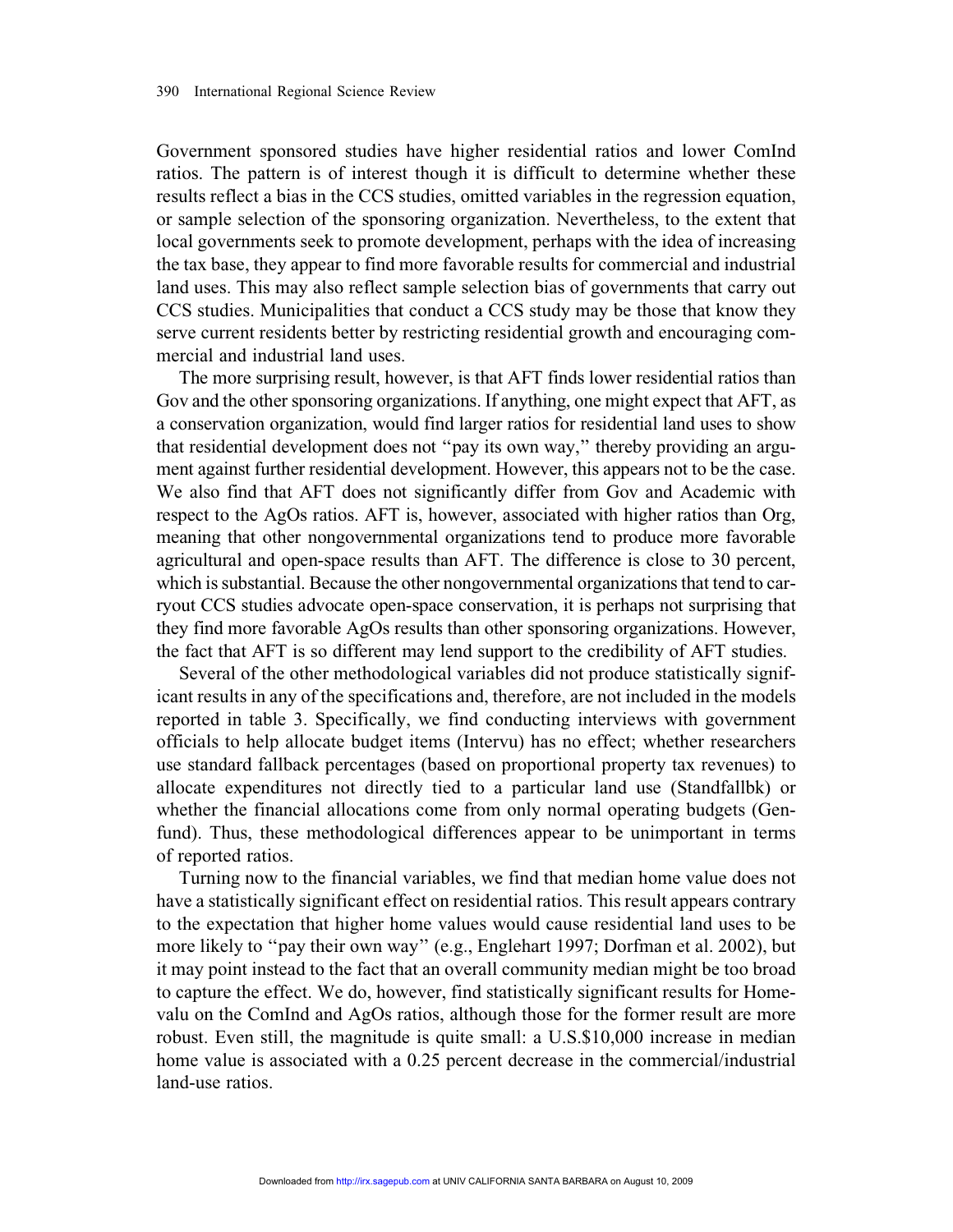School expenditures as a proportion of total expenditures have a negative effect on ratios for all three land-use categories. The result for residential is somewhat surprising. Our prior was that when the school budget comprises are larger fraction of the overall budget, it would push up residential ratios because of larger expenditures begin allocated to that land use. However, the result here suggests that as school budgets increase, proportionally more revenue is being allocated to the residential sector, possibly through property taxes, state aid, or other funding sources earmarked for education as a result of state equalization in many states. The results for AgOs and ComInd are more intuitive: as the school budget comprises a larger share of the overall budget, more revenue is likely to be reallocated from these land uses toward the residential category.

A consistent set of results is that when a particular land use generates a larger proportion of total property taxes, it is more likely to ''pay its own way.'' The results are particularly strong for the residential and ComInd models. In terms of the magnitudes, a 10-percent increase in the proportion of total property tax that comes from residential land uses is associated with a 3-percent decrease in the residential ratios. A potential driver of this result may be Tiebout-type sorting or Fischel's (2001) ''home voter'' perspective, meaning that when greater property tax burden falls on the residential sector, it is because voters that live in this sector demand services they can pay for. The result for commercial/industrial land uses is even bigger: a 10-percent increase in the proportion of total property tax is associated with a 10-percent decrease in the ComInd ratios. Together these results suggest that as the property-tax burden increases for a particular land use, the land use appears to not receive a proportional increase in expenditures.

Finally, several of the financial variables were never statistically significant in any of the estimated equations. We had no prior expectations about Expenditures, Revenue and Surplus, and they appear to make little difference on reported ratios for each land-use category. The same holds for Expercap, but one might nevertheless expect this variable to play an important role. For instance, with greater expenditures per capita, it would be reasonable to expect that certain land uses would benefit more or less. Although we find no evidence for this based on differences in ratios between studies, it may still be the case that it explains differences among the ratios for land uses within a municipality.

#### V. Conclusion

Quantitative meta-analysis is a statistical technique that is useful for summarizing and reviewing the results of existing research. In this article, we conduct a metaanalysis of CCS studies. Using 125 studies, along with U.S. Census data, we create explanatory variables to investigate underlying patterns regarding the effect of methodological assumptions, as well as the geographic and financial characteristics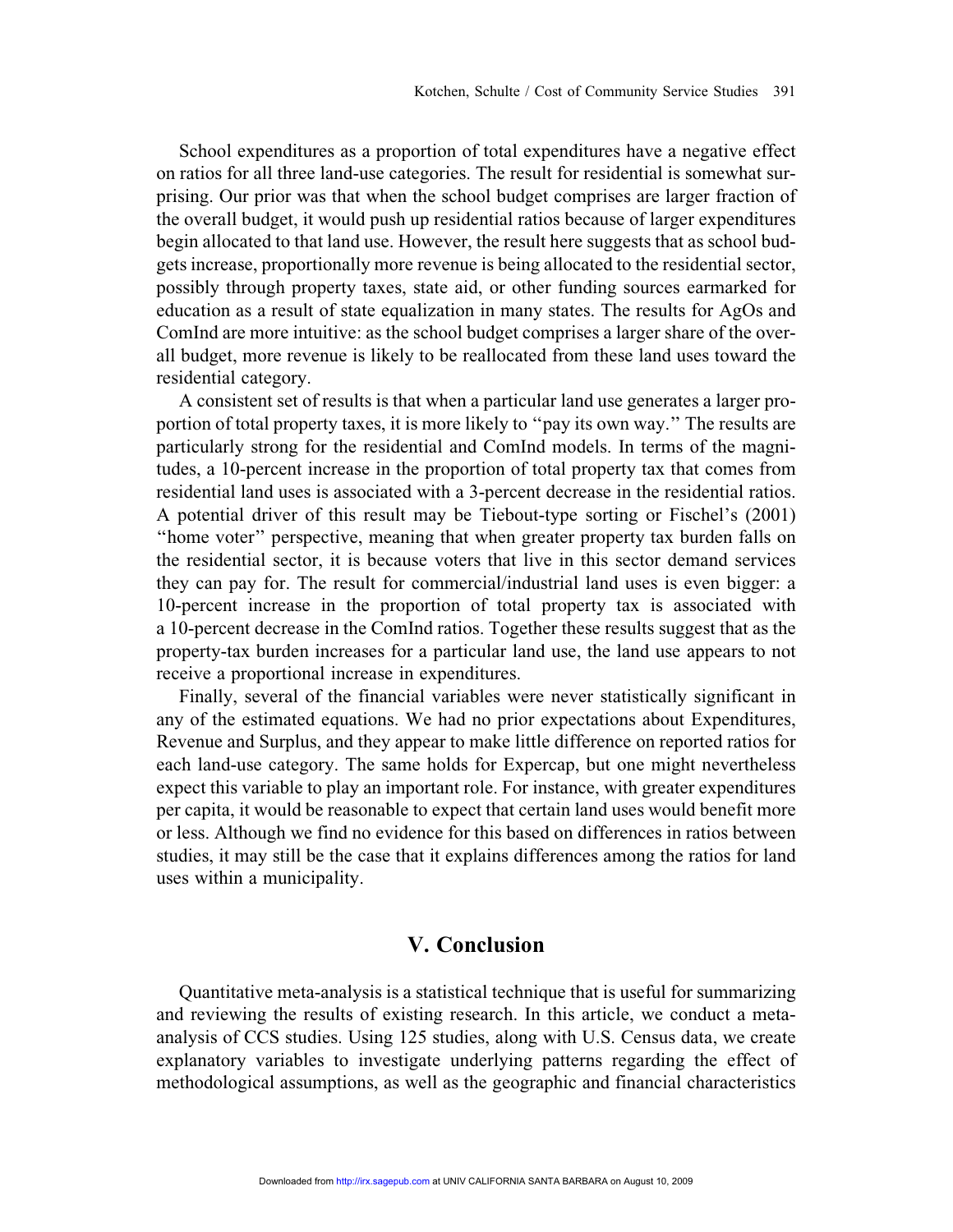of communities. The overall objective is to exploit variation across studies to explain differences in reported ratios of expenditures-to-revenues within the three land-use categories of residential, commercial/industrial, and agricultural/open-space. Understanding what drives differences is important because CCS studies are increasingly popular and influential in debates about municipal land-use decision making. In particular, arguments are made in favor of land uses associated with lower ratios, which are interpreted to mean that the land use is more likely to "pay its own way."

The main findings of our analysis are the following. We find clear support for the common perception that residential land uses tend to have ratios greater than one, while commercial/industrial and agricultural/open-space land uses tend to have ratios less than one. Recent population growth has no effect on CCS ratios for all land-use categories. The level of governance—city, county, or township—is also of little consequence to CCS results. Among the methodological decisions that CCS researchers must make, two have particularly large effects. Including the school budget in a CCS study increases residential ratios by more than 15 percent, and including farm houses in the agricultural/open-space category, rather than the residential category, increases agricultural/open-space ratios as much as 60 percent. After controlling for different methodological assumptions, differences remain for the effect of the type of organization that sponsored the study. CCS studies carried out by local governments find less favorable residential ratios and more favorable commercial/ industrial ratios than studies carried out by the AFT. Furthermore, when other nongovernmental organizations conduct a study, they find more favorable agricultural/ open-space ratios than the AFT. Median home values have no effect on the residential ratios, but they do tend to decrease the ratios for other land uses. Finally, when a particular land-use accounts for a greater share of overall municipal property tax revenue, that land use has a lower expenditure-to-revenue ratio.

In terms of guidance for the conduct and interpretation of CCS studies, we find that several methodological assumptions make little difference. In particular, researchers may want to simply take the least costly approach when deciding whether to conduct interviews, use standard fallback percentages, or analyze only the general fund. The important methodological decisions are whether to include the school budget and whether to include farm houses in the agricultural/open-space land-use category. CCS researchers should make these assumptions transparent and perhaps provide sensitivity analysis. Those transferring the results of CCS studies from one municipality to another should also be aware of the substantial effect that these methodological decisions have on the results. Users of CCS studies should also be aware of potential bias, although we find somewhat surprising results in this regard.

A more general implication follows from our findings that density and median home value have no effect on residential ratios. Although many planning decisions about residential development tend to focus on density and factors that affect home values, the results here suggest that these planning dimensions may have relatively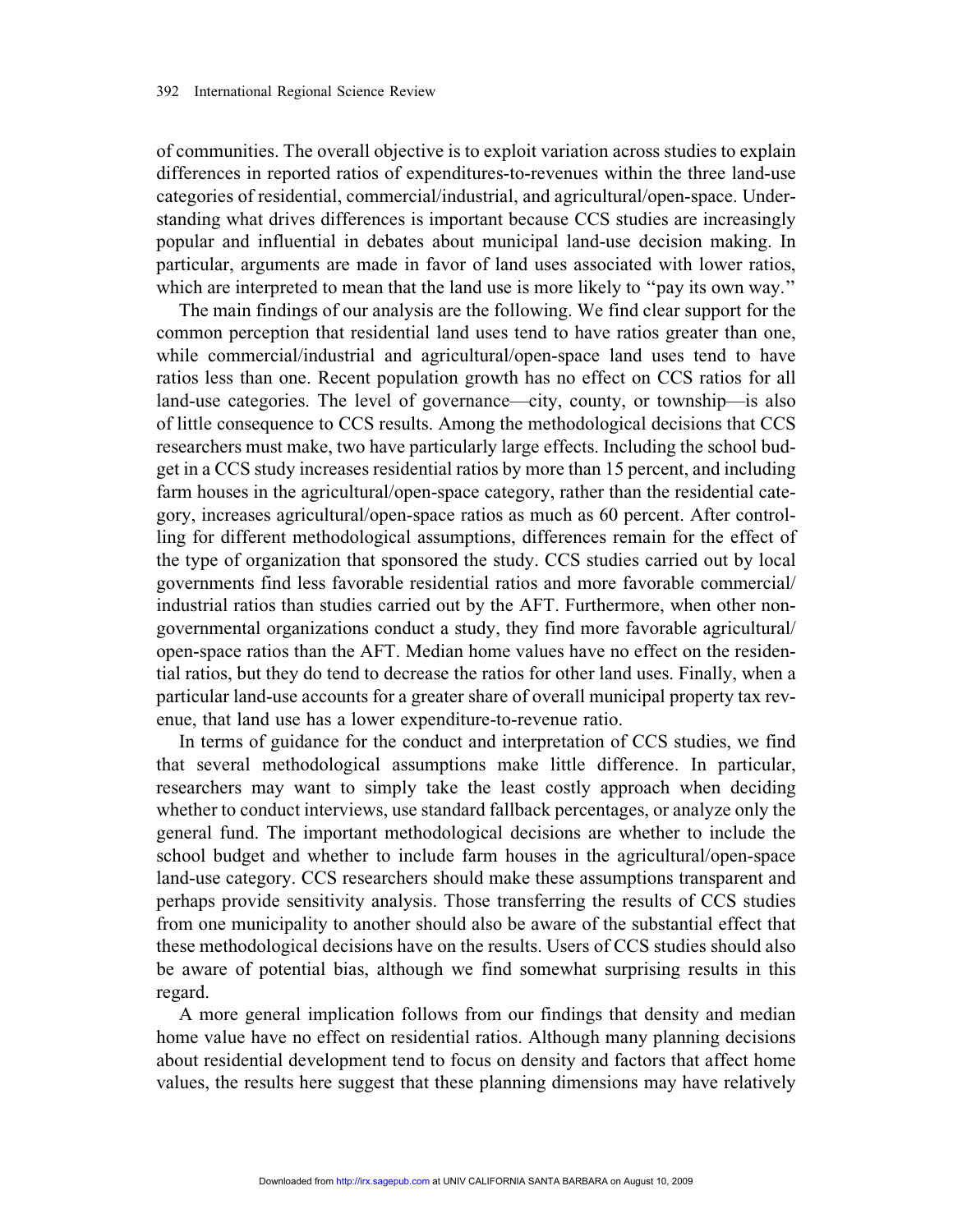little affect on the balance of expenditures and revenues for different land-use categories. Future research should further investigate the effect of density with more refined measures of the actual density of development. The fact that population change had no effect on residential ratios is also an important result that some may point to as undermining the value of CCS studies for predicting the financial impacts of future land-use change. The result suggests that using averages from existing patterns of land use may be of questionable value for making predictions about future, marginal changes. Finally, the meta-analysis conducted in this article focuses on explaining differences in CCS ratios within each of the three land-use categories between municipalities, but future research should also focus on explaining differences in the ratios between land-use categories. This would be useful because municipalities themselves are not only interested in the financial balance within each landuse category, they must also consider the overall budget balance among all types of land use.

#### Appendix Table List of Cost of Community Service Studies and Locations for all Observations Included in the Meta-Analysis

| <b>Report Citation</b>                                                                                                                                                                                    | <b>Study Location</b>                                                                                                                                |
|-----------------------------------------------------------------------------------------------------------------------------------------------------------------------------------------------------------|------------------------------------------------------------------------------------------------------------------------------------------------------|
| American Farmland Trust (1986). The Cost of<br>Community Services in Hebron, Connecticut.<br>Washington, D.C.                                                                                             | Hebron, CT; Madison Township, OH; Madison<br>Village, OH                                                                                             |
| American Farmland Trust (1992). Does Farmland<br>Protection Pay? The Cost of Community Services<br>in Three Massachusetts Towns. Northampton,<br>MA.                                                      | Agawan, MA; Deerfield, MA; Gill, MA                                                                                                                  |
| American Farmland Trust (1994). Farmland and the<br>Tax Bill: The Cost of Community Services in<br>Three Minnesota Cities. Washington, D.C.                                                               | Farmington, MN; Independence, MN; Lake Elmo,<br>MN                                                                                                   |
| American Farmland Trust (1997). The Cost of<br>Community Services in Frederick County,<br>Maryland. Washington, D.C.                                                                                      | Burkettsville, MD; Frederick City, MD; Frederick<br>County, MD; Walkersville, MD                                                                     |
| American Farmland Trust (1998). The Cost of<br>Community Services in Monmouth County, New<br>Jersey. Washington, D.C.<br>American Farmland Trust (1999). Cost of<br>Community Services Study: Northampton | Freehold Township, NJ; Holmdel Township, NJ;<br>Middletown Township, NJ; Upper Freehold<br>Township, NJ; Wall Township, NJ<br>Northampton County, VA |
| County, Virginia. Washington, D.C.<br>American Farmland Trust (1999). Cost of<br>Community Services Study: Skagit County,<br>Washington. Washington, D.C.                                                 | Skagit County, WA                                                                                                                                    |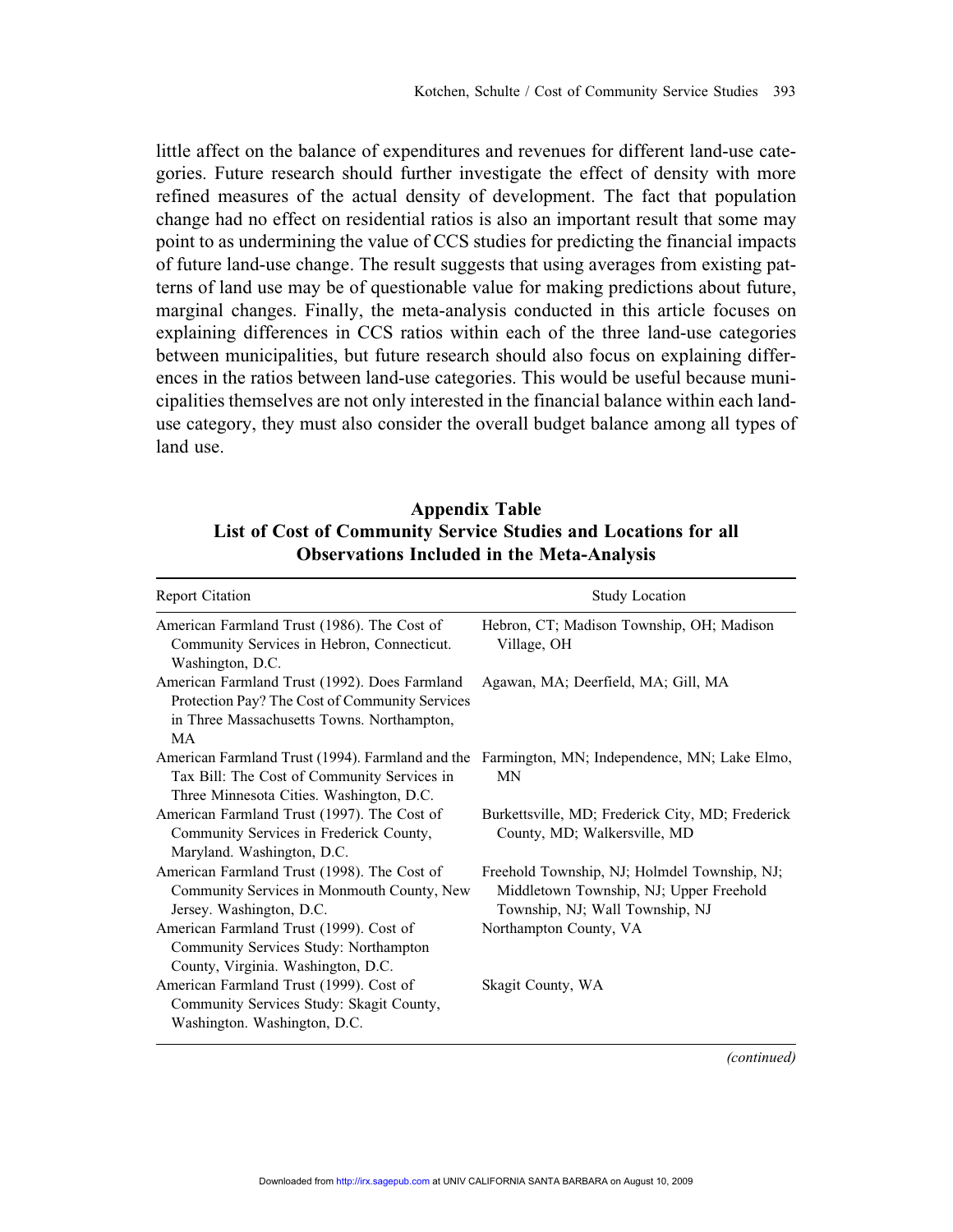| <b>Report Citation</b>                                                                                                                                                                                          | <b>Study Location</b>                     |
|-----------------------------------------------------------------------------------------------------------------------------------------------------------------------------------------------------------------|-------------------------------------------|
| American Farmland Trust (1999). The Cost of<br>Community Services in Lexington-Fayette<br>County Kentucky. Washington, D.C.                                                                                     | Lexington-Fayette County, KY              |
| American Farmland Trust (2002). Finding the<br>Balance: Ranching and Rapid Growth in Bandera<br>County, Texas: A Cost of Community Services<br>Study. Washington, D.C.                                          | Bandera County, TX                        |
| American Farmland Trust (2002). Kent County,<br>Maryland. Cost of Community Services Study.<br>Washington, D.C.                                                                                                 | Kent County, MD                           |
| American Farmland Trust (2002). Wimico County,<br>Maryland. Cost of Community Services Study.<br>Washington, D.C.                                                                                               | Wimico County, MD                         |
| American Farmland Trust (2003). The Cost of<br>Community Services, Oldham County,<br>Kentucky. Washington, D.C.                                                                                                 | Oldham County, KY                         |
| American Farmland Trust (2004). A Report on the San Juan County, WA<br>Cost of Community Services in San Juan County,<br>Washington. Washington, D.C., w/ Friends of the<br>San Juans.                          |                                           |
| American Farmland Trust (2005). The Cost of<br>Community Services. Bedford County, Virginia.<br>Washington, D.C.                                                                                                | Bedford County, VA                        |
| American Farmland Trust (2007). The Cost of<br>Community Services. Okanogan County,<br>Washington. Washington, D.C.                                                                                             | Okanogan County, WA                       |
| American Farmland Trust Cost of Community<br>Services Study: The Value of Farmland and Open<br>Space in Bexar County, Texas. Washington, D.C.                                                                   | Bexar County, TX                          |
| Annett, S., R. Cooksey, et al. (1993). Cost of<br>Community Services, Fiscal Impact Analysis,<br>City of Dover. Durham, NH, Department of<br>Resource and Economic Development,<br>University of New Hampshire. | Dover, NH                                 |
| Auger, P. A. (1996). Does Open Space Pay?<br>Durham, NH, University of New Hampshire,<br>Cooperative Extension                                                                                                  | Deerfield, NH; Freemont, NH; Stratham, NH |
| Bonner, M. and F. Gray (2005). Cost of Community Rochester, NY*<br>Services Study. Town of Rochester, New York.                                                                                                 |                                           |
| Bowden, M. A. (2000). The Cost of Community<br>Services in Hays County, TX. Community and<br>Regional Planning Program, University of Texas<br>at Austin.                                                       | Hays County, TX                           |
| Brentwood Open Space Task Force (2002). Does<br>Open Space Pay in Brentwood. Part 1: Housing<br>and Taxes.                                                                                                      | Brentwood, NH                             |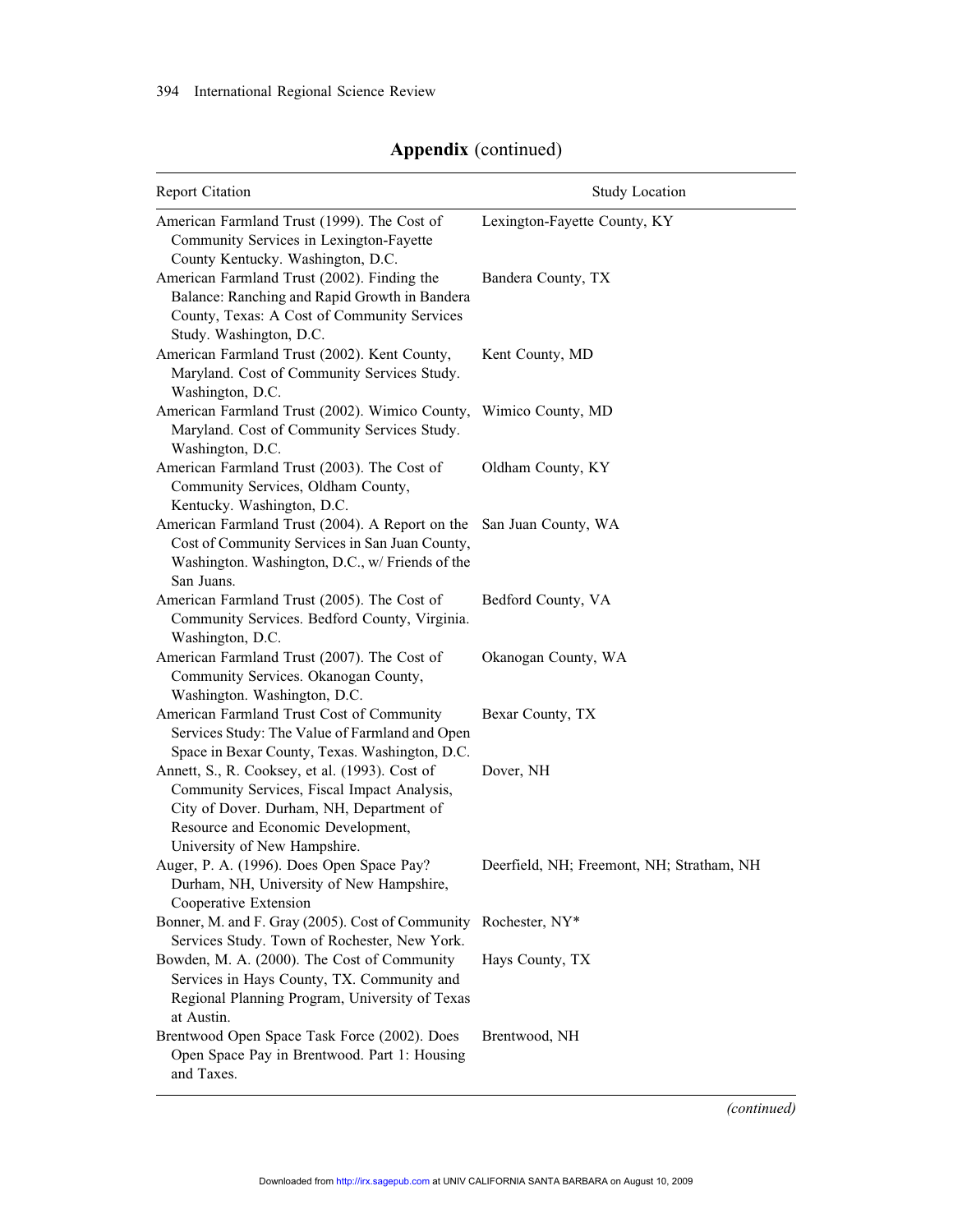| <b>Report Citation</b>                                                                                                                                                                                                                    | <b>Study Location</b>                                                                                                                                     |
|-------------------------------------------------------------------------------------------------------------------------------------------------------------------------------------------------------------------------------------------|-----------------------------------------------------------------------------------------------------------------------------------------------------------|
| Bucknall, C. The Real Cost of Development.<br>Poughkeepsie, NY, Scenic Hudson, Inc                                                                                                                                                        | Amenia, NY; Fishkill, NY; Red Hook, NY                                                                                                                    |
| Cecil County Office of Economic Development<br>(1994). Fiscal Impact of Residential,<br>Commercial/Industrial, and Agricultural Land<br>Uses in Cecil County, Maryland. North East, MD                                                    | Cecil County, MD                                                                                                                                          |
| Citizens for a Better Flathead (1999). The Fiscal<br>Impact of Different Land Uses on County<br>Government and School Districts in Flathead<br>County, Montana for the Fiscal year 1997.<br>Kalispell, MT                                 | Flathead County, MT                                                                                                                                       |
| Commonwealth Research Group (1995). Cost of<br>Community Services in Southern New England.<br>Southern New England Forest Consortium, Inc.<br>Chepachet, RI                                                                               | Becket, MA; Durham, CT; Farmington, CT;<br>Franklin, MA; Hopkinton, RI; Leverett, MA;<br>Litchfield, CT; Pomfret, CT; West Greenwich,<br>RI; Westford, MA |
| Cornell Cooperative Extension of Dutchess County<br>and American Farmland Trust (1989). Cost of<br>Community Services Study: Towns of Beekman<br>and Northeast, Dutchess County, New York.<br>Millbrook, NY                               | Beekman, NY; North East, NY                                                                                                                               |
| Costa, F. J. and G. Gordon-Sommers (1999). Cost of Auburn Township, OH<br>Community Services for 1998 for Auburn<br>Township, Geauga County, Ohio, Center for<br>Public Administration and Public Policy, Kent<br><b>State University</b> |                                                                                                                                                           |
| Crane, L. P., M. M. Manion, et al. (1996). A Cost of Scio Township, MI<br>Community Services Study of Scio Township.<br>School of Natural Resources and the<br>Environment. Ann Arbor, MI, University<br>of Michigan                      |                                                                                                                                                           |
| Dirt, Inc. (2002). A Revenue/Cost Analysis of<br>Community Service Provision in Grand County,<br>Colorado                                                                                                                                 | Grand County, CO                                                                                                                                          |
| Dirt, Inc. (2002). A Revenue/Cost Analysis of<br>Community Service Provision in Saguache<br>County, Colorado                                                                                                                              | Saguache County, CO                                                                                                                                       |
| Dirt, Inc. (2002). A Revenue/Cost Analysis of<br>Community Service Provision in San Juan<br>County, New Mexico                                                                                                                            | San Juan County, NM                                                                                                                                       |
| Edwards, M., D. Jackson-Smith, et al. (1999).<br>The Cost of Community Services for Three Dane<br>County Towns: Dunn, Perry, and Westport,<br>Wisconsin Land Use Program, University of<br>Wisconsin-Madison                              | Dunn, WI**; Perry, WI**; Westport, WI**                                                                                                                   |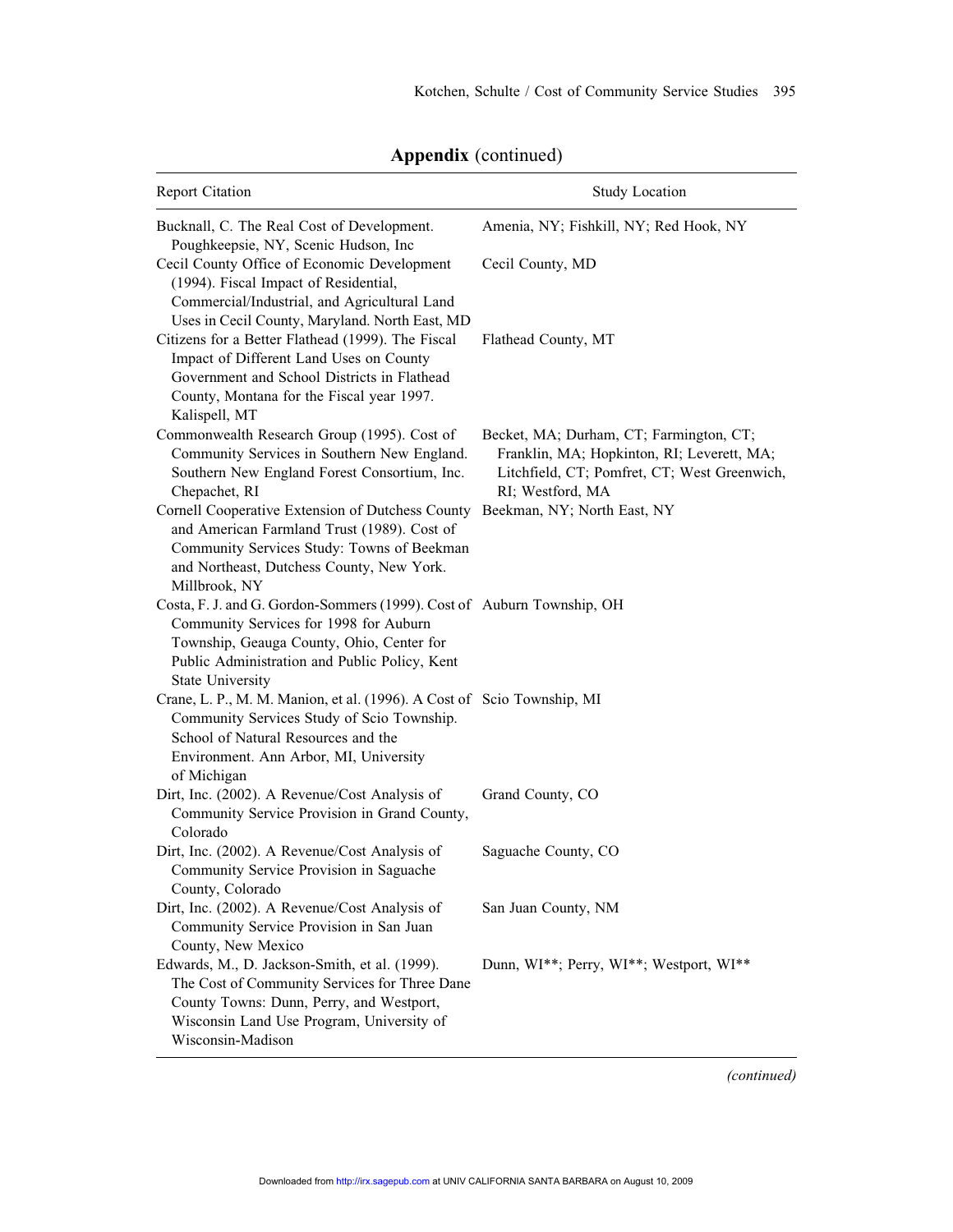| <b>Report Citation</b>                                                                                                                                                                                                                                                                     | <b>Study Location</b>                        |
|--------------------------------------------------------------------------------------------------------------------------------------------------------------------------------------------------------------------------------------------------------------------------------------------|----------------------------------------------|
| Fallon, Ed, Office of Iowa State Representative.<br>(1998). The Cost of Community Services in<br>Three Central Iowa Cities                                                                                                                                                                 | Altoona, IA; Indianola, IA; Waukee, IA       |
| Haggerty, M. (1997). Fiscal Impacts of Alternative Broadwater County, MT; Gallatin County, MT<br>Development Patterns: Broadwater and Gallatin<br>Counties. Bozeman, MT, Local Government<br>Center, Montana State University                                                              |                                              |
| Haggerty, M. (2000). The Cost of Community<br>Services in Custer County, Colorado. Sonoran<br>Institute, Bozeman, MT                                                                                                                                                                       | Custer County, CO                            |
| Hartmans, M. and N. Meyer (1997). Financing<br>Services for Residential, Commercial and<br>Agricultural Parcels: The Cases of Canyon and<br>Cassia Counties. Moscow, ID, Department of<br>Agricultural Economics and Rural Sociology,<br>College of Agriculture, University of Idaho       | Canyon County, ID*; Cassia County, ID*       |
| Innovative Natural Resource Solutions LLC<br>(undated) Cost of Community Services Study.<br>Town of Mont Vernon, New Hampshire                                                                                                                                                             | Mont Vernon, NH                              |
| Innovative Natural Resource Solutions LLC (2005). Milton, NH<br>Cost of Community Services Study. Town of<br>Milton, New Hampshire                                                                                                                                                         |                                              |
| Innovative natural Resource Solutions LLC (2005).<br>Cost of Community Services Study. Town of<br>Jaffrey, New Hampshire                                                                                                                                                                   | Jaffrey, NH                                  |
| Johnson, R. J. (1997). The Cost of Community<br>Services in Portsmouth, Rhode Island.<br>Narragansett, RI, The Aquidneck Island<br>Partnership, Coastal Resources Center,<br>University of Rhode Island                                                                                    | Portsmouth, RI                               |
| Leighton, M. and N. Meyer (1999). Financing<br>Services for Residential, Commercial and<br>Agricultural Parcels: The Cases of Kootenia and<br>Booneville Counties. Moscow, ID, Department<br>of Agricultural Economics and Rural Sociology,<br>College of Agriculture, University of Idaho | Bonneville County, ID*; Kootenia County, ID* |
| Littleton Planning Board (2002). Littleton Master<br>Plan. Fiscal Impacts                                                                                                                                                                                                                  | Littleton, MA                                |
| MacFadden, S. (1997). Cost of Community<br>Services Study: Town of Peterborough, New<br>Hampshire, Antioch New England, Peterborough<br>Conservation Commission, SPACE                                                                                                                     | Peterborough, NH                             |
| Murphy, B. (2001). Cost of Community Services in Jefferson County, MT<br>Jefferson County, Montana. Boulder, MT,<br>Jefferson County Planning Board                                                                                                                                        |                                              |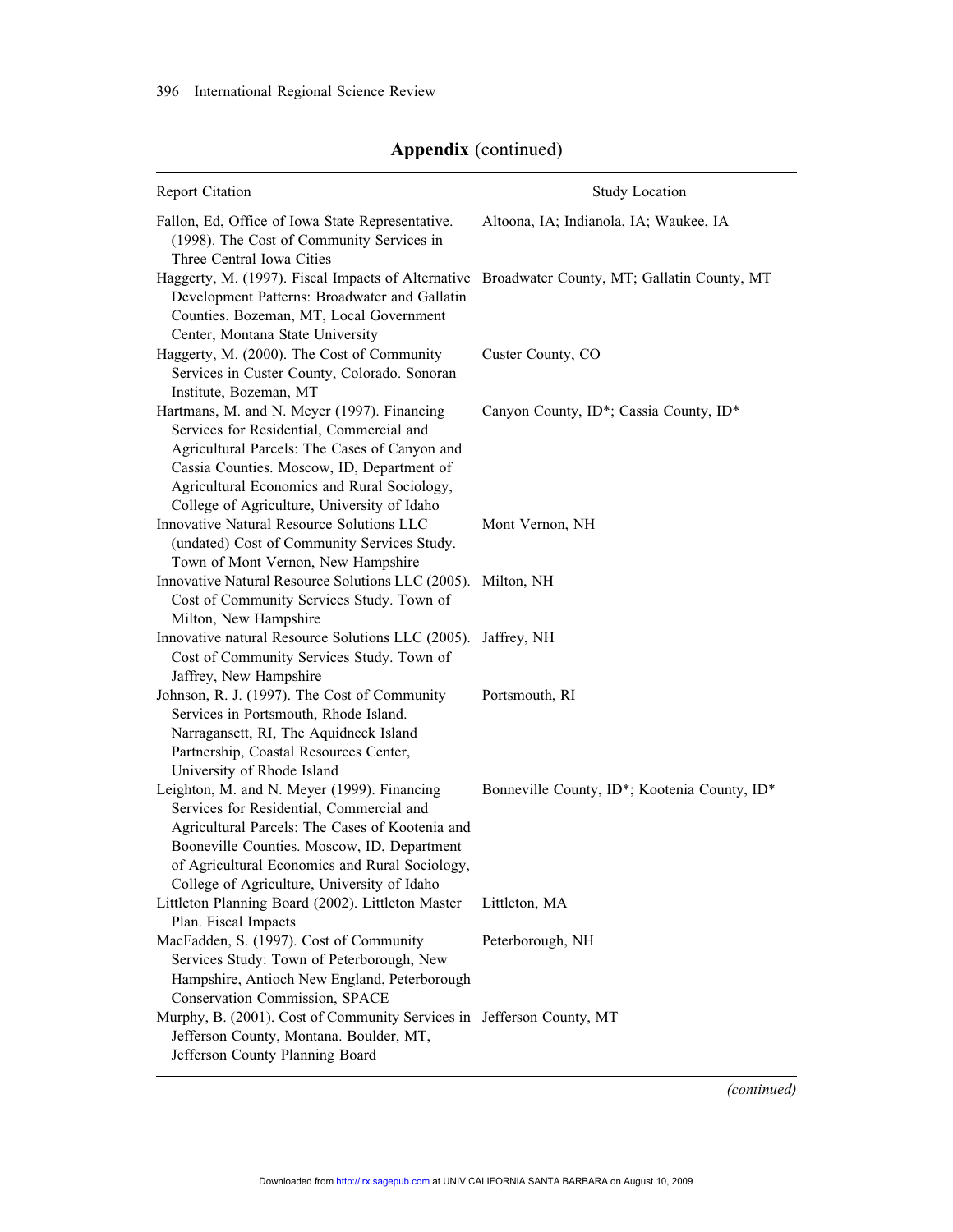| <b>Report Citation</b>                                                                                                                                                                                                               | <b>Study Location</b>                      |
|--------------------------------------------------------------------------------------------------------------------------------------------------------------------------------------------------------------------------------------|--------------------------------------------|
| Neibling, C. R. (1997). Town of Exeter, New<br>Hampshire: Cost of Community Services Study.<br>Concord, NH, Innovative Resource Solutions,<br>Submitted to Exeter Conservation Commission:<br>17                                     | Exeter, NH                                 |
| Nellis, L. (1998). Cost of Community Services<br>Study. Freemont County, Idaho, Freemont<br>County Planning and Zoning Commission.<br>Freemont County Planning and Zoning<br>Commission                                              | Freemont County, ID                        |
| Nelson, N. and J. H. Dorfman (2000). Cost of<br>Community Services for Habersham and Oconee<br>Counties, Georgia. Athens, GA., Center for<br>Agribusiness and Economic Development.<br>The University of Georgia                     | Habersham County, GA; Oconee County, GA    |
| Pickard, C. (2000). 1998 Cost of Community<br>Services Study: Town of Lyme, New Hampshire,<br>The Lyme Hill and Valley Association                                                                                                   | Lyme, NH                                   |
| Piedmont Environmental Council (1993). Financial Loudoun County, VA*<br>Analysis of the 1991 Loudoun County Budget.<br>Charlottesville, Virginia                                                                                     |                                            |
| Prindle, A. M. (2002). Fairfield County<br>Development Strategy and Land Use Plan,<br>Fiscal Impacts Chapter. Fairfield, OH                                                                                                          | Hocking Township, OH; Liberty Township, OH |
| Prinzing, K. (1999). The Cost of Providing<br>Community Services: Carbon County, Montana.<br>Red Lodge, MT, Carbon County Commissioners                                                                                              | Carbon County, MT                          |
| Renkow, M. (1998). The Cost of Community<br>Services in Chatham County: A Report to the<br>Chatham County Planning Department. Raleigh,<br>NC, Department of Agricultural and Resource<br>Economics, North Carolina State University | Chatham County, NC                         |
| Renkow, M. (2006). The Cost of Community<br>Services in Orange County. Raleigh, NC,<br>Department of Agricultural and Resource<br>Economics, North Carolina State University                                                         | Orange County, NC                          |
| San Martin, I. (1998). Town of Gilbert: The Cost of Gilbert, AZ<br>Community Services. Tempe, AZ, Herberger<br>Center for Design Excellence, College of<br>Architecture and Environmental Design,<br>Arizona State University        |                                            |
| Smith, L. J. and P. Henderson (2001). Cost of<br>Community Services Study for Truro,<br>Massachusetts: A Report on the Fiscal<br>Implications of Different Land Uses, Association<br>for the Preservation of Cape Cod                | Truro, MA                                  |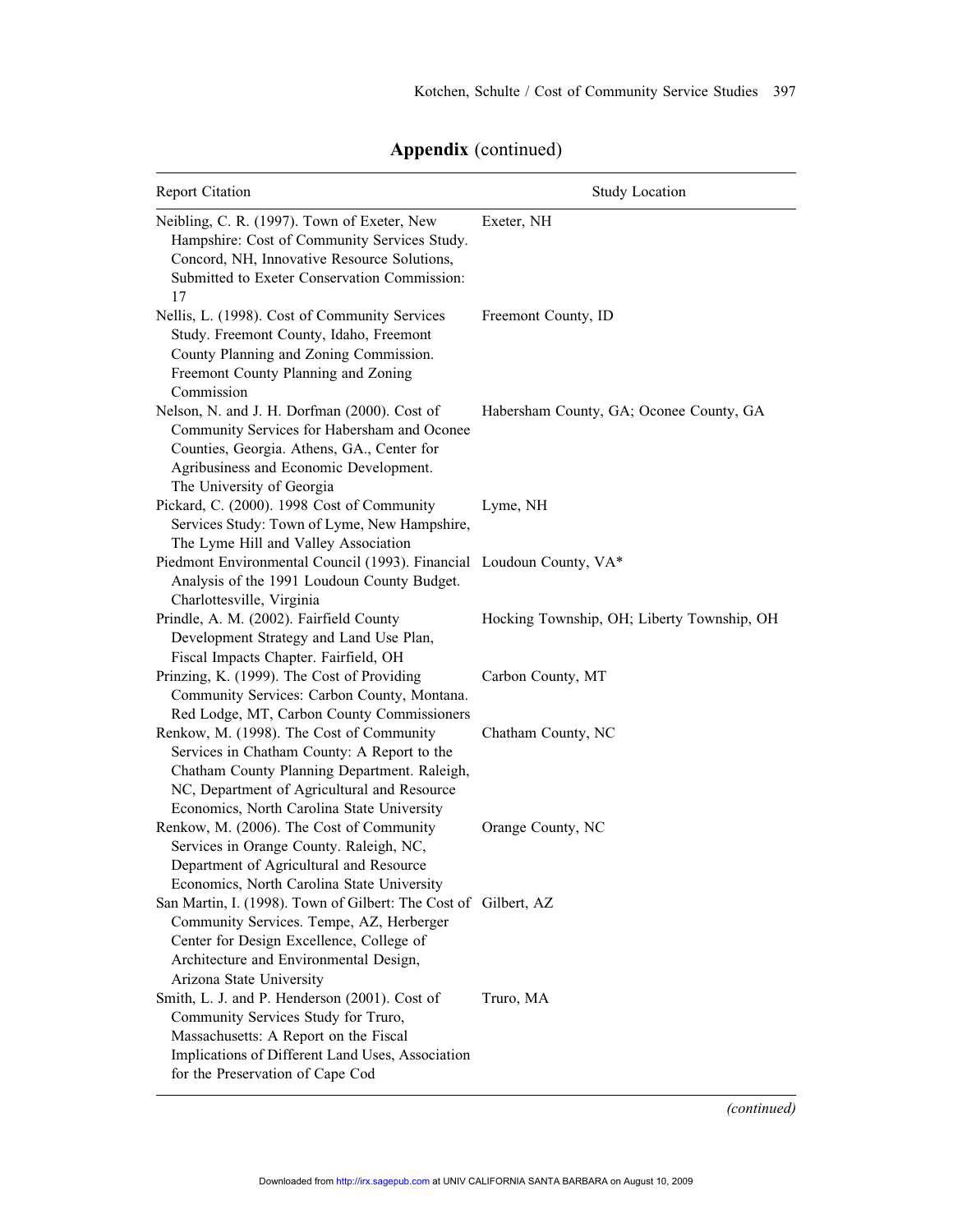| <b>Report Citation</b>                                                                  | <b>Study Location</b>                         |
|-----------------------------------------------------------------------------------------|-----------------------------------------------|
| Smith, L. J. and P. Henderson. (2001). Cost of<br>Community Services Study for Brewster | Brewster, MA                                  |
| Massachusetts: A Report on the Fiscal                                                   |                                               |
| Implications of Different Land Uses. Association                                        |                                               |
| for the Preservation of Cape Cod                                                        |                                               |
| Snyder, D. L. and G. Ferguson (1994). Cost of                                           | Cache County, UT*; Sevier County, UT*; Utah   |
| Community Services Study: Cache, Sevier and                                             | County, UT*                                   |
| Utah Counties. Logan, UT, Economics                                                     |                                               |
| Department, Utah State University                                                       |                                               |
| South Central Assembly for Effective Governance                                         | Hopewell Township, PA                         |
| (2002). Cost of Community Services: Hopewell                                            |                                               |
| Township, York County Pennsylvania                                                      |                                               |
| South Central Assembly for Effective Governance                                         | Shrewsbury Township, PA                       |
| (2002). Cost of Community Services:                                                     |                                               |
| Shrewsbury Township, York County                                                        |                                               |
| Pennsylvania                                                                            |                                               |
| Sutton Cost of Community Services Study Ad Hoc Sutton, NH                               |                                               |
| Committee (1998). Town of Sutton, New                                                   |                                               |
| Hampshire: Cost of Community Services Study                                             |                                               |
| Taylor, D. T. (2000). 1997 Cost of Community                                            | Groton, NH                                    |
| Services Study: Groton, New Hampshire.                                                  |                                               |
| Concord, NH, New Hampshire Wildlife                                                     |                                               |
| Federation                                                                              |                                               |
| Tompkins County Agriculture & Farmland                                                  | Caroline, NY; Danby, NY; Dryden, NY; Enfield, |
| Protection Board (1996). Study of Tompkins                                              | NY; Groton, NY; Ithaca, NY; Lansing, NY;      |
| County Agriculture, Phase I Tompkins County                                             | Newfield, NY; Tompkins County, NY; Ulysses,   |
| Agriculture & Farmland Protection Plan                                                  | <b>NY</b>                                     |
| Wintersteen, J. (1996). Economics of Land                                               | Scarborough, ME                               |
| Conservation, Scarbourough, Maine                                                       |                                               |

Notes: Study locations with one or two asterisks report two or three sets of ratios, respectively. All other study locations report one set of ratios.

## References

- Altshuler, A. A., J. A. Gomez-Ibanez, et al. 1993. Regulation for revenue: The political economy of land use exactions. Lincoln Institute for Land Policy.
- American Farmland Trust. 1993. Is farmland protection a community investment? How to Do a Cost of Community Services Report, Northampton, MA.
- Bunnell, G. 1997. Fiscal impact studies as advocacy and story telling. Journal of Planning Literature 12:136-51.

———. 1998. Analyzing the fiscal impacts of development: Lessons for building successful communities. Journal of the Community Development Society 29:38-57.